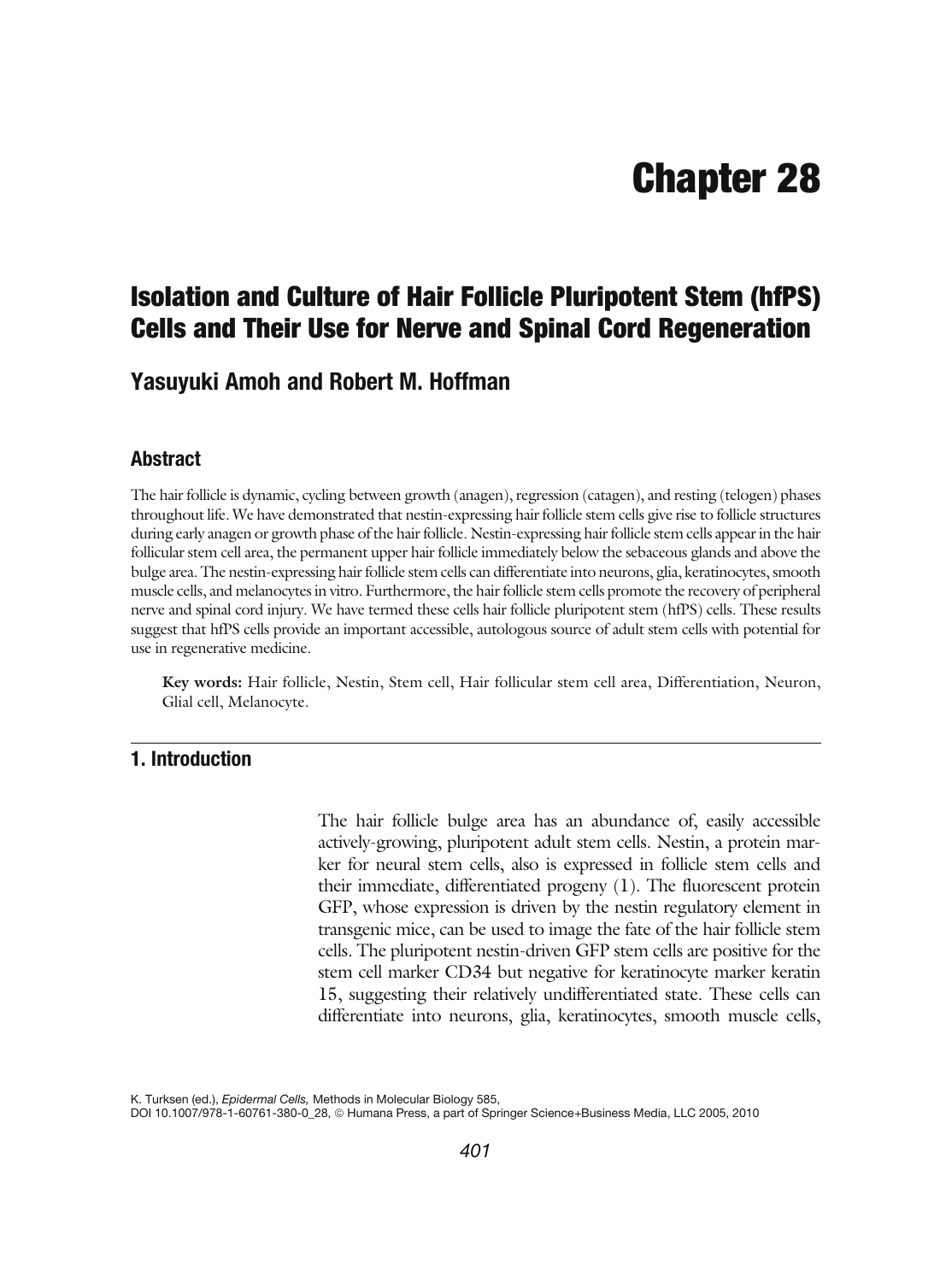and melanocytes in vitro [\(2\)](#page-19-0). In vivo studies show the nestin-driven GFP hair follicle stem cells can differentiate into blood vessels and neural tissue after transplantation to the subcutis of nude mice ([3](#page-19-0)).

Equivalent hair follicle stem cells, derived from transgenic mice with beta-actin-driven GFP, implanted into the gap region of a severed sciatic nerve greatly enhance the rate of nerve regeneration and the restoration of nerve function. The follicle cells transdifferentiate largely into Schwann cells, which are known to support neuron regrowth. Function of the rejoined sciatic nerve was measured by contraction of the gastrocnemius muscle upon electrical stimulation. After severing the tibial nerve and subsequent transplantation of hair follicle stem cells, walking print length and intermediate toe spread significantly recovered, indicating that the transplanted mice recovered the ability to walk normally ([4](#page-19-0)).

Hair follicle stem cells were also transplanted to the severed spinal cord in mice. Most of the transplanted cells also differentiated into Schwann cells that apparently facilitated repair of the severed spinal cord. The rejoined spinal cord re-established extensive hind-limb locomotor performance. These results suggest that hair follicle stem cells can promote the recovery of spinal cord injury. Thus, hair follicle stem cells provide an effective accessible, autologous source of stem cells for the promising treatment of peripheral nerve and spinal cord injury [\(5](#page-19-0)).

In the mouse, nestin-expressing stem cells are located in the upper hair follicle immediately below the sebaceous glands just above the hair follicle bulge area. The nestin-expressing stem cells are K15-negative. Nestin-negative, K15-positive cells, on the other hand, are located in the bulge area of the mouse hair follicle and can differentiate only to keratinocytes ([6\)](#page-19-0).

Analogous to the mouse, in the intact human hair follicle dissected from the scalp, the cells immediately below the sebaceous glands just above the bulge area are nestin-positive and K15 negative. In contrast, the hair follicle stem cells in the bulge are nestin-negative, K15-positive [\(6](#page-19-0)).

Thus, the hair follicles of mice and men appear to have two populations of stem cells: a pluripotent type and an apparent unipotent type. These stem cells have potential for regenerative medicine and hair growth, respectively. Our results suggest that, the hair follicle stem cells have clinical potential as adult stem cells due to easy access and capability for differentiation [\(6](#page-19-0)). We have termed these stem cells hair follicle pluripotent stem (hfPS) cells (12).

### 2. Materials

**2.1. Reagents** 1. Transgenic mice with nestin-regulatory-element-driven green fluorescent protein (ND-GFP mice) ([7\)](#page-19-0)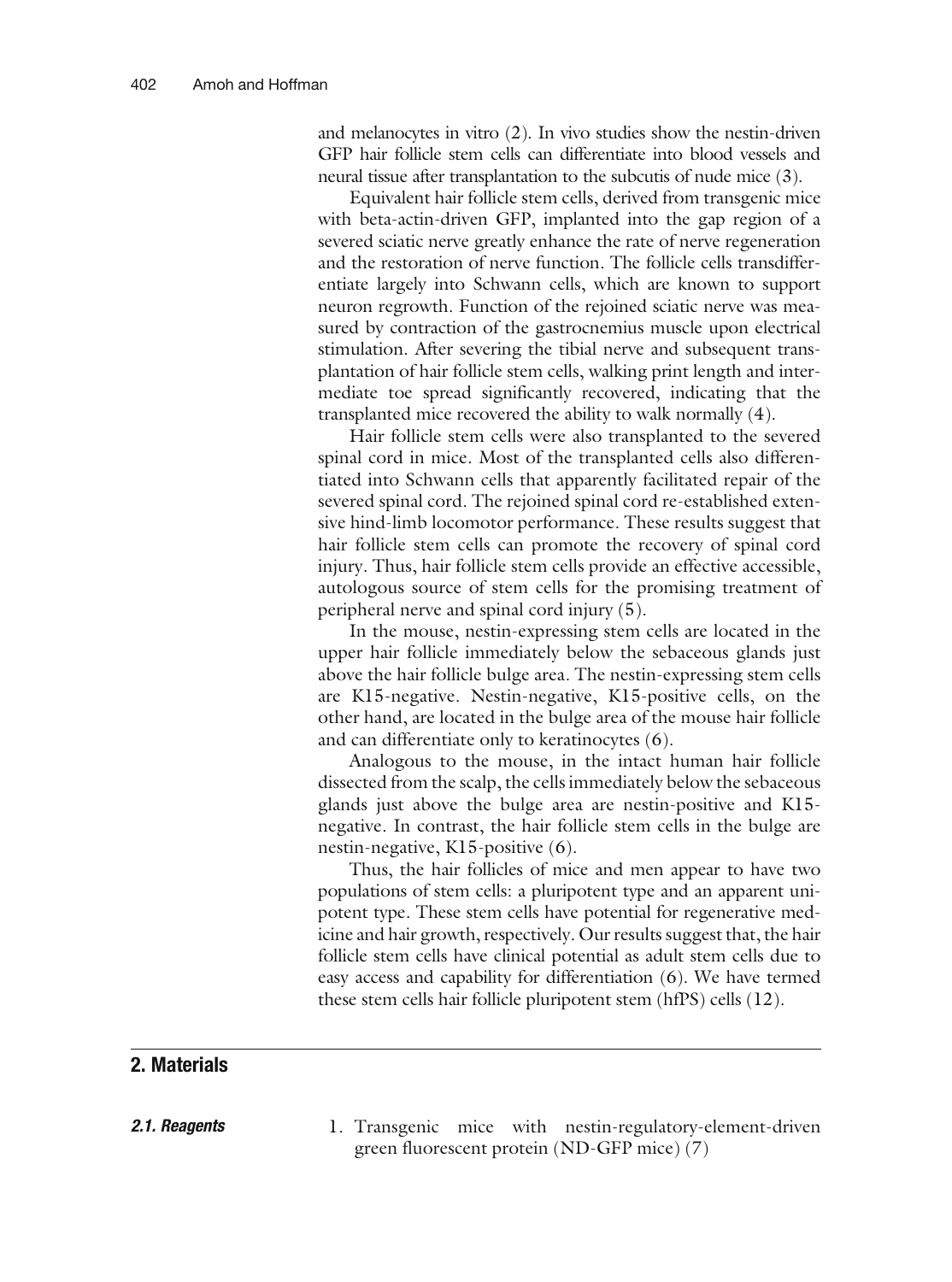- 2. GFP-expressing transgenic mice (GFP mice) (Jackson Labora-tories) [\(8\)](#page-19-0); C57BL/6 mice and C57BL  $nu/nu$  mice (e.g., Charles River Labs, Wilmington, MA, Taconic Labs Germantown, NY or Harlan Teklad, Los Angeles, CA)
- 3. DMEM-F12 (GIBCO-BRL, Grand Island, NY) containing B-27 (GIBCO-BRL) and 1% penicillin–streptomycin (GIBCO-BRL) with 1% methylcellulose (Sigma-Aldrich St. Louis, MO). The culture was supplemented every 2 days with basic FGF at 20 ng/ml (Chemicon, Temecula, CA)
- 4. RPMI medium 1640 (Cellgro, Herndon, VA) containing 10% FBS
- 5. 96-well uncoated tissue-culture dishes (BD Biosciences, San Jose, CA)
- 6. SonicSeal four-well chamber slides (Nunc)
- 7. Anti-bIII-tubulin mAb (1:500, Tuj1 clone; Covance Research Products, Berkeley, CA)
- 8. Anti-neurofilament 200 polyclonal Ab (1:80; Sigma-Aldrich)
- 9. Anti-GABA polyclonal Ab (1:200; Chemicon)
- 10. Anti-neuronal-specific enolase mAb (1:800; Lab Vision, Fremont, CA)
- 11. Anti-tyrosine hydroxylase polyclonal Ab (1:100; Chemicon)
- 12. Anti-glial fibrillary acidic protein (GFAP) mAb (1:100; Molecular Probes, Invitrogen, Carlsbad, CA)
- 13. Anti-2',3'-cyclic nucleotide 3'-phosphodiesterase (CNPase) mAb (1:50; Lab Vision)
- 14. Anti-keratin 5/8 (K5/8) mAb (1:250; Chemicon)
- 15. Anti-keratin 15 (K15) mAb (1:100; Lab Vision)
- 16. Anti-smooth muscle actin mAb (1:200; Lab Vision)
- 17. Anti-BrdUrd mAb (1:10; BD PharMingen, San Jose, CA)
- 18. Anti-CD31 mAb (1:50; Chemicon)
- 19. Anti-CD34 mAb (1:10; BD PharMingen)
- 20. The following are secondary Abs: Alexa Fluor® 568-conjugated goat anti-mouse (1:200; Molecular Probes); Alexa Fluor<sup>1</sup> 568-conjugated goat anti-rabbit (1:200; Molecular Probes); and Alexa Fluor<sup>®</sup> 647-conjugated chicken anti-rat (1:200; Molecular Probes)
- 21. Mouse-on-Mouse (MOM) immunodetection kit (Vector Laboratories, Burlingame, CA)
- 22. Ig horseradish peroxidase detection kit (BD PharMingen)
- **2.2. Equipment** 1. OV-100 Small Animal Imaging System (Olympus Corp., Tokyo, Japan)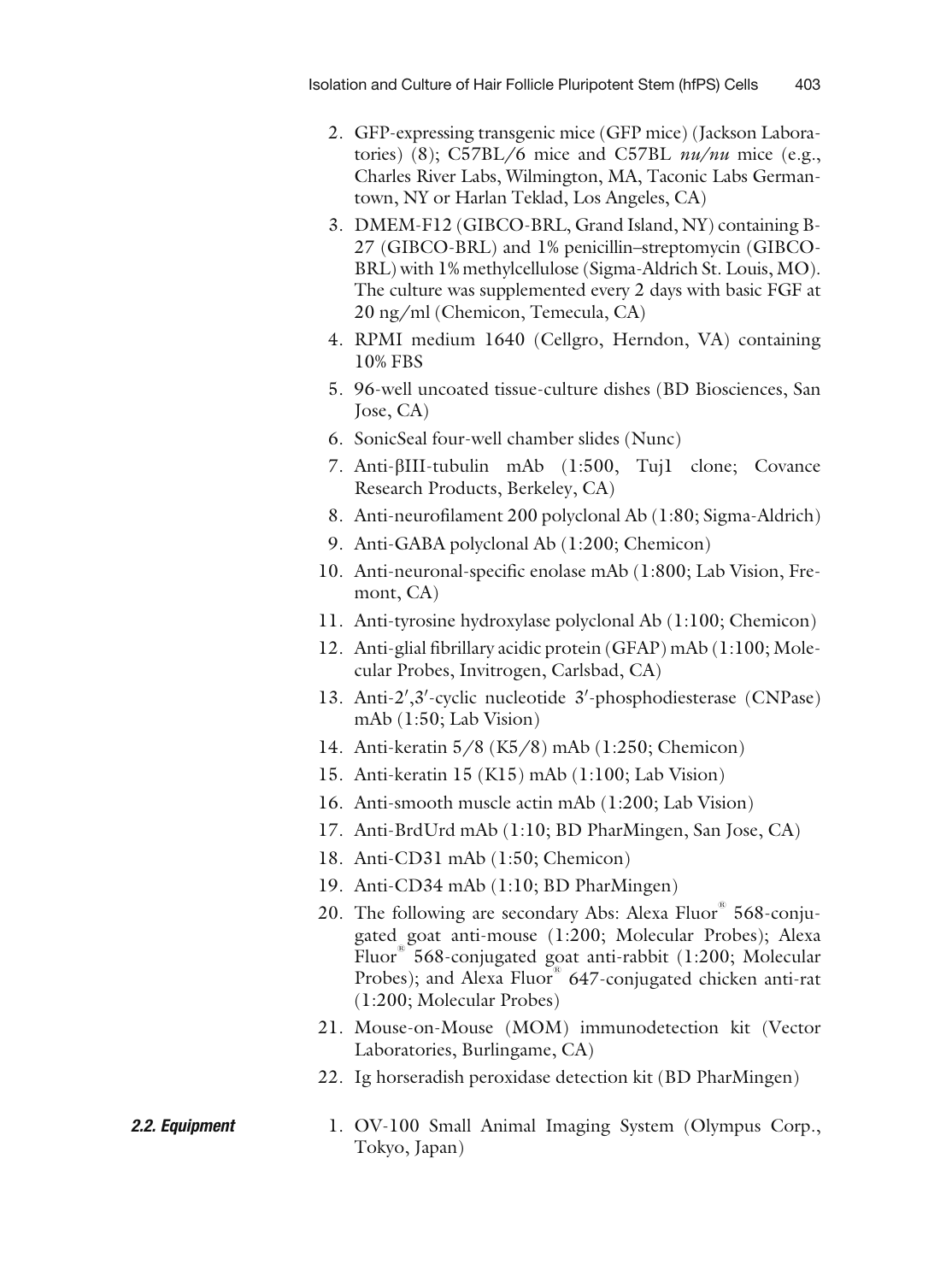- 2. IMT-2 inverted microscope equipped with a mercury lamp power supply (Olympus)
- 3. Hamamatsu C5810 three-chip cooled color CCD camera (Hamamatsu Photonics Systems, Hamamatsu-city, Japan)
- 4. FluorVivo Imaging System (Indec Systems, Santa Clara, CA) iBox Imaging System (UVP LLC, Upland, CA)
- 5. Sony VCR model SLV-R1000 (Sony)
- 6. Image Pro Plus 3.1 software (Media Cybernetics, Bethesda, MA)
- 7. 1 ml 27G2 latex-free syringe (BD Bioscience)
- 8. 25-ml Hamilton syringe (Fisher Scientific, Santa Ana, CA)
- 9. D470/40 excitation filter (Chroma Technology, Rockingham, VT)
- 10. GG475 emission filter (Chroma Technology)
- 11. Cloning cylinders (Bel-Art Products, Pequannock, NJ)
- 12. Hemocytometer (Reichert Scientific Instruments)
- 13. Blunt-end hook (Fine Science Tools, Foster City, CA)
- 14. 33-gauge needle (Fine Science Tools)

### 2.3. Equipment Setup

2.3.1. Whole-Body Imaging Equipment

The Olympus OV-100 small animal imaging system (Olympus), containing an MT-20 light source and a DP70 CCD camera, can be used for whole-body and skin-flap imaging in live mice at variable magnifications ([9](#page-19-0)). The optics of the OV100 fluorescence imaging system have been specially developed for macro-imaging as well as micro-imaging with high light gathering capacity. The instrument incorporates a unique combination of high numerical aperture and long working distance. Four individually optimized objective lenses, parcentered and parfocal, provide a 10<sup>5</sup>-fold magnification range for seamless imaging of the entire body down to the subcellular level without disturbing the animal. The OV100 has lenses mounted on an automated turret with a high magnification range of  $\times 1.6$  to  $\times$  16 and a field of view ranging from 6.9 to 0.69 mm. The optics and antireflective coatings ensure optimal imaging of multiplexed fluorescent reporters in small animals. High-resolution images are captured directly on a PC (Fujitsu Siemens). Images are processed for contrast and brightness and analyzed with the use of Paint Shop Pro 8 (Corel) and Cell (Olympus Biosystems).

Many other fluorescence imaging systems can also be used. For example, a Leica fluorescence stereo microscope (model MZ16) equipped with a mercury 50 W lamp power supply can be used. Selective excitation of GFP is produced through a D425/ 60 band pass filter and 470 DCXR dichroic mirror. Emitted fluorescence is collected through a longpass filter (GG475; Chroma Technology). Under anesthesia, the experimental animals can be examined with the microscope and the images can be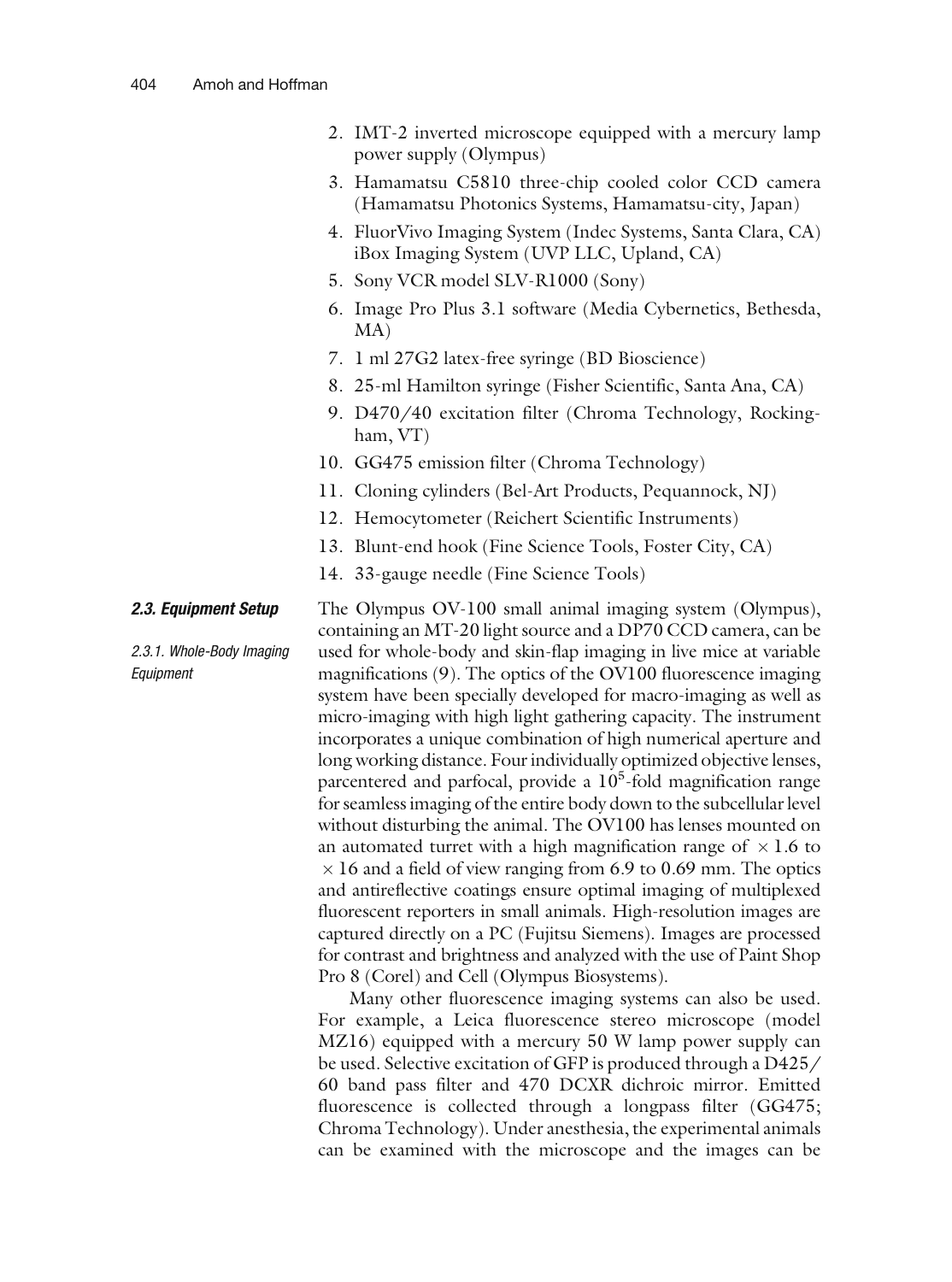acquired with a Hamamatsu C5810 three-chip cooled color charge-coupled-device camera (Hamamatsu Photonics Systems). Images can also be processed for contrast and brightness and analyzed with the use of Image-Pro Plus software (Media Cybernetics). High-resolution images of  $1,024 \times 724$  pixels can be captured directly on a PC or continuously through video output on a high-resolution VCR (e.g., Sony model SLV-R1000).

Alternatively, the FluorVivo Imaging System (Indec Systems) can be used with any type of CCD camera. The FluorVivo has its own measurement software. FluorVivo uses extremely bright, solid state, LED illuminators and a full color CCD camera to provide high-speed, multi-color imaging of up to three animals with single exposures. The instrument's high speed acquisition permits in vivo monitoring of both static and dynamic processes, as well as real-time recordings of fluorescence-guided surgeries. FluorVivo's fully integrated software provides complete control of the instrument, ease of use, and powerful analytical tools for extracting quantitative data from acquired images.

The UVP iBox Small Animal Imaging System (UVP LLC) is capable of fluorescent protein imaging with a range of cameras that use front and back illuminated CCDs with sizes up to a 43 mm diagonal, greatly expanding the applications for high resolution, large-field-of-view and increased-throughput imaging. The iBox imaging system can be configured with both monochrome and color CCDs, with CCD resolution currently up to 8.3 megapixels and sensitive to a wide range of spectrum (CFP to near infrared). The range of fast lenses includes several interchangeable, fully automated optics: a 50 mm f1.2, 28 mm f 1.8, and a 24 -70 mm f2.8 zoom lens. These lenses give maximum imaging flexibility, with the field of view ranging from one to several animals. At f1.2, the typical exposures are less than 50 msec, minimizing the effect of animal movement. The camera, optics, sample platform position, and excitation and emission filters are under full software control, permitting reproducible and rapid imaging with software presets and macros.

Please refer to **Note 1** when using any of the imaging systems.

### 3. Methods

3.1. Isolation of Mouse Nestin-Expressing Pluripotent Hair Follicle Stem Cells from the Hair Follicle Stem Cell Area

1. Isolate ND-GFP cells from the hair follicle stem cell area. To isolate the vibrissa follicles, cut the upper lip containing the vibrissa pad of ND-GFP mice and expose its inner surface. Dissect the vibrissa follicles under a binocular microscope. Pluck the vibrissa from the pad by pulling them gently by the neck with fine forceps. Wash the isolated vibrissae in DMEM-F12 (GIBCO-BRL) containing B-27 (GIBCO-BRL) and 1%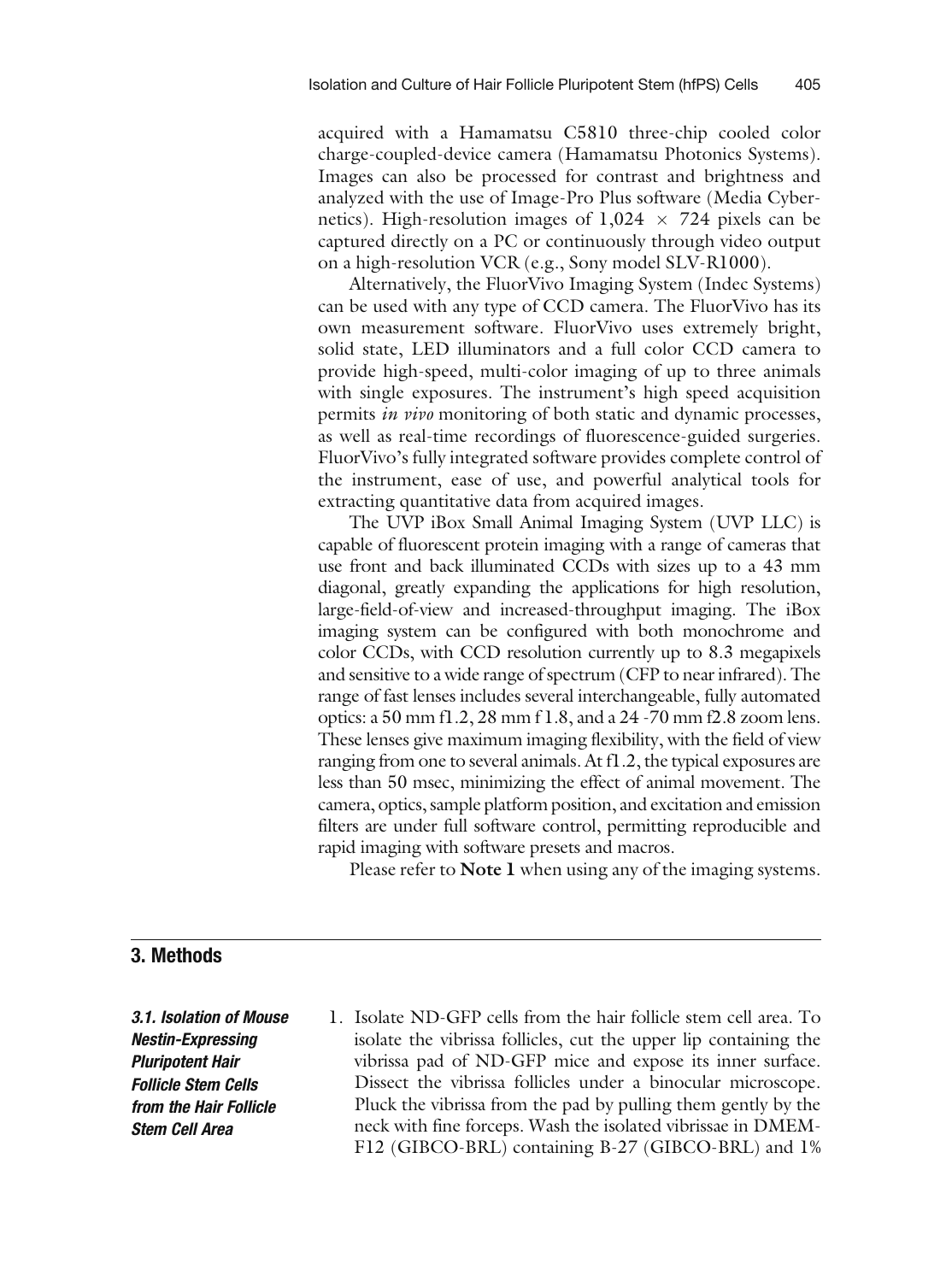penicillin–streptomycin (GIBCO-BRL). Do all surgical procedures under a sterile environment. Please refer to Notes 2–4 when performing the surgical procedures. The hair follicle stem cell area contains ND-GFP-expressing cells. Isolate the cells under fluorescence microscopy. Suspend the isolated cells in 1 ml DMEM-F12 containing B-27 with 1% methylcellulose (Sigma-Aldrich), and 20 ng ml1 basic FGF (bFGF) (Chemicon) [\(3](#page-19-0), [10](#page-19-0)). Culture the cells in 24-well tissue-culture dishes (Corning) at  $37^{\circ}$ C in a 5% CO<sub>2</sub> 95% air tissue-culture incubator. After 4 weeks, the ND-GFP-expressing hair follicle stem cells form colonies. Please refer to Notes 5–8.

- 2. For differentiation, centrifuge the colonies to remove growth factor-containing DMEM-F12 medium. Resuspend the cells into fresh RPMI medium 1640 (Cellgro, Herndon, VA) containing 10% FBS. Culture colonies in SonicSeal four-well chamber slides (Nunc). Please refer to Notes 9 and 10.
- 3. Clone cells from ND-GFP cell colonies that had been cultured for 2 months by trypsinizating and serially diluting cells into DMEM-F12 containing B-27 in 96-well uncoated tissueculture dishes (BD Biosciences). Assess each chamber microscopically for the presence of a single cell. Supplement the medium with 1% methylcellulose and 20 ng/ml bFGF. Change the medium every 2 days. After 4 weeks of clonal expansion, switch the ND-GFP colonies to RPMI medium 1640 containing 10% FBS in SonicSeal four-well chamber slides for differentiation. Label ND-GFP cells with BrdUrd for 7 days. Immunostain the cells for anti-bIII-tubulin and anti-BrdUrd mAbs.
- 4. Isolate ND-GFP-expressing hair follicles from telogen dorsal skin pelage hair follicles under fluorescence microscopy. Wash the follicles in DMEM-F12 containing B-27 and 1% penicillin– streptomycin. Suspend the ND-GFP-expressing hair follicle stem cells in 1 ml DMEM-F12 containing B-27 and 20 ng/ ml bFGF. Culture the cells in 24-well tissue-culture dishes at  $37^{\circ}$ C in 5% CO<sub>2</sub> 95% air. The cells form ND-GFP colonies by 4 weeks. For differentiation, transfer the ND-GFP colonies to SonicSeal four-well chamber slides, where the colonies are resuspended in fresh RPMI medium 1640 containing 10% FBS. Transfer ND-GFP colonies to SonicSeal four-well chamber slides in the presence of DMEM-F12 containing B-27 and 20 ng ml bFGF. Please refer to Notes 9 and 10.
- 5. For immunohistochemistry use the following primary Abs: anti-bIII-tubulin mAb (1:500, Tuj1 clone; Covance Research Products, Berkeley, CA); anti-neurofilament 200 polyclonal Ab (1:80; Sigma-Aldrich); anti-GABA polyclonal Ab (1:200; Chemicon); anti-neuronal-specific enolase mAb (1:800; Lab Vision, Fremont, CA); anti-tyrosine hydroxylase polyclonal Ab (1:100; Chemicon); anti-GFAP mAb (1:100; Molecular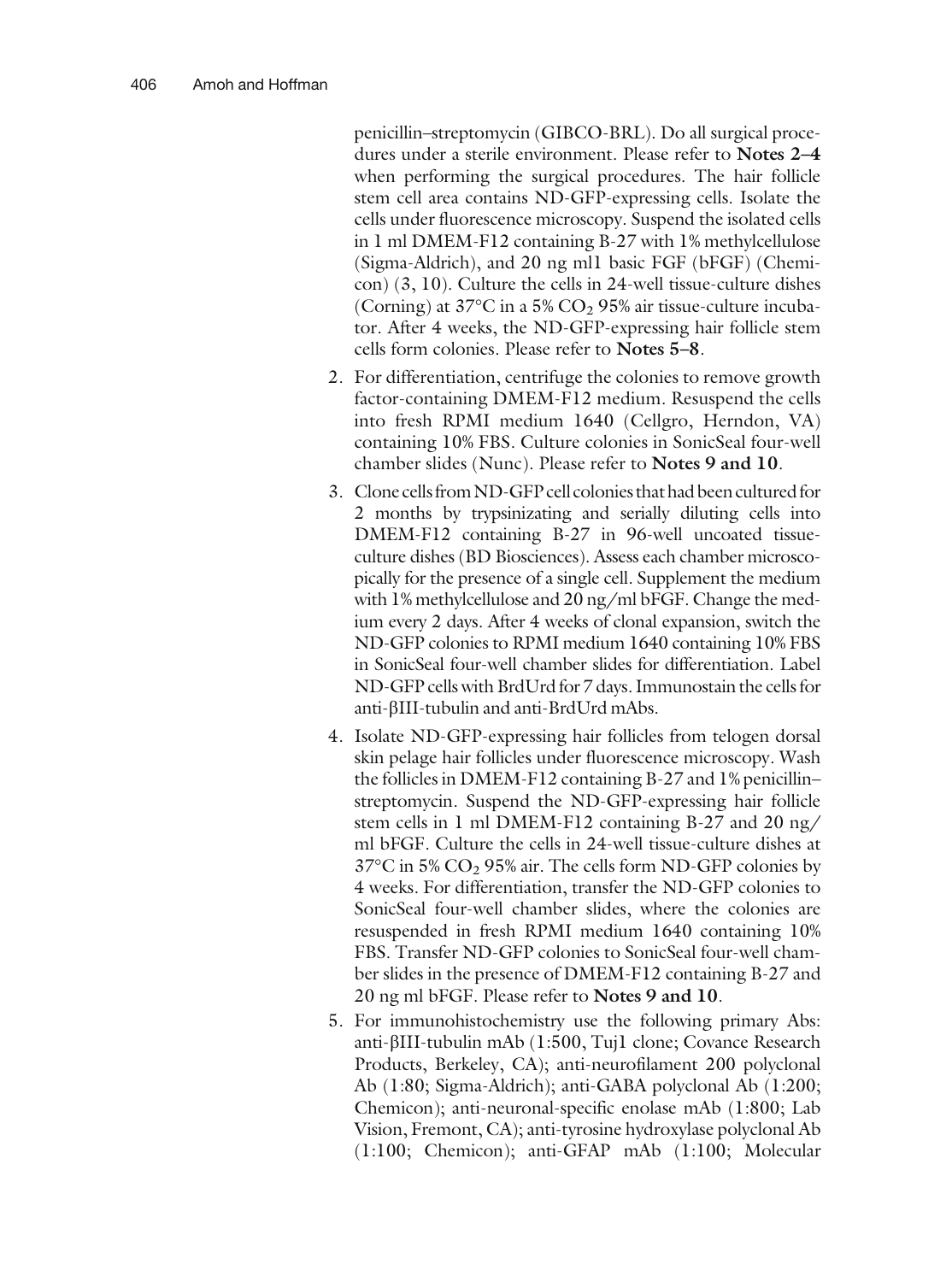Probes); anti-CNPase mAb (1:50; Lab Vision); anti-keratin 5/ 8 (K5/8) mAb (1:250; Chemicon); anti-keratin 15 (K15) mAb (1:100; Lab Vision); anti-smooth muscle actin mAb (1:200; Lab Vision); anti-BrdUrd mAb (1:10; BD PharMingen); anti-CD31 mAb (1:50; Chemicon); and anti-CD34 mAb (1:10; BD PharMingen). The following secondary Abs were used: Alexa Fluor<sup>®</sup> 568-conjugated goat anti-mouse (1:200; Molecular Probes); Alexa Fluor® 568-conjugated goat anti-rabbit (1:200; Molecular Probes); and Alexa Fluor 647-conjugated chicken anti-rat (1:200; Molecular Probes). For BrdUrd immunocytochemistry, treat cells as described above. For quantification of the percentage of cells producing a given marker protein, photograph at least three fields in any given experiment and determine the number of positive cells relative to the total number of cells. Immunocytochemical staining of bIII-tubulin and K15 in the ND-GFP cells is detected with the Mouse-on-Mouse (MOM) immunodetection kit (Vector Laboratories). CD31 and CD34 are detected with the Ig horseradish peroxidase detection kit (BD PharMingen).

- 1. Prepare GFP-expressing hair follicle stem cells as described above, but in this case, using C57BL/6 GFP mice.
- 2. Differentiate hair follicle stem cells as described above.
- 3. Transplant differentiated GFP-expressing hair follicle stem cell colonies between severed sciatic or tibial nerve fragments in immunocompetent C57BL6 mice under tribromoethanol anesthesia. The skin incision is closed with nylon sutures (6–0). After 2 months, directly observe the sciatic nerve of the transplanted mouse by fluorescence microscopy under anesthesia.
- 4. Embed the sciatic nerve samples in tissue-freezing embedding medium and keep at  $-80^{\circ}$ C overnight. Cut frozen sections 5 µm thick with a Leica CM1850 cryostat and air-dry. Observe the sections under fluorescence microscopy.
- 5. Use the frozen sections for the immunofluorescence staining of bIII-tubulin, glial fibrillary acidic protein, K15, and smooth muscle actin as described above. For quantification of the percentage of cells producing a given marker protein in any given experiment, photograph at least three fields and determine the number of positive cells relative to the total number of cells.
- 6. Observe the sciatic nerve in the live mouse and the excised sciatic nerve directly under an Olympus IMT-2 inverted microscope or equivalent equipped with a mercury lamp power supply. The microscope needs a GFP filter set (Chroma Technology, Brattleboro, VT).

3.2. Sciatic Nerve Regeneration Using Hair Follicle Stem Cells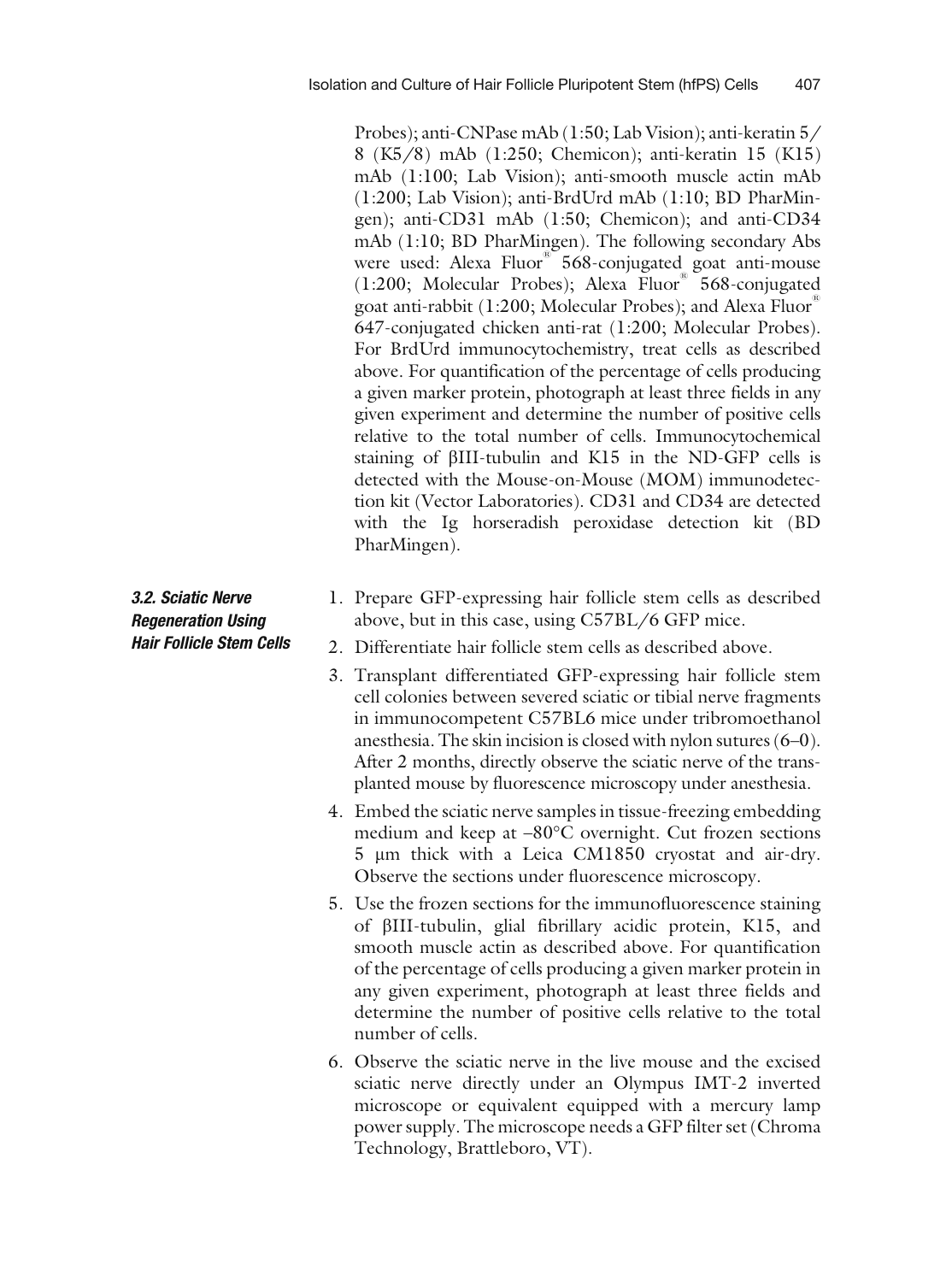- 7. Stimulate the sciatic nerve with an electric stimulator. Use an electric stimulator (FGK-1S, Medical Access, Tokyo) that can deliver repetitious electric pulses of 0.05 mA at 10 Hz with pulse widths of 0.5 msec to stimulate control mice, mice with severed sciatic nerves and mice that had GFP hair follicle stem cells injected to join the severed nerve.
- 8. Measure the gastrocnemius muscle lengths and calculate the difference of the gastrocnemius muscle lengths (from lateral epicondyle of femur to heel) before and after contraction by the electric stimulator. Each experimental group consists of 10 mice.
- 9. Obtain walking tracks by using a corridor open at one end to a darkened compartment. The animal's feet are soaked in Higgins7 black waterproof ink (Sanford, Bellwood, IL), and the animal is allowed to walk multiple times to obtain measurable prints. Evaluate the tracks for print length and intermediate toe spread.
- 10. Perform multiple linear regression analysis with values derived from each of the parameters. Values are derived for each parameter by subtracting the normal value (normal left side) from the hair follicle stem cell-transplanted value (experimental right side) and dividing by the normal value. Each experimental group consists of seven mice. Groups include control mice, mice with a severed tibial nerve only, and mice with the tibial nerve enjoined by injected hair follicle stem cells. PL is the print length, NPL is the normal left print length, EPL is the experimental right print length, IT is the intermediate toe spread, NIT is the normal left intermediate toe spread, and EIT is the experimental right intermediate toe spread.
- 11. Express the experimental data as the mean  $\pm$  SD. Perform statistical analysis by using a two-tailed Student's t-test. Regarding repair of peripheral nerve injury by hair follicle stem cells, refer to Note 11.
	- 1. Transplant differentiated GFP-expressing stem cell colonies to the thoracic region of the spinal cord in C57BL/6 immunocompetent mice. Perform a laminectomy at the 10th thoracic spinal vertebrae, followed by transversal cut using a binocular microscope. Transplant the GFP-expressing stem cells between the severed thoracic region (spinal level T10) of the spinal cord in C57BL/6 immunocompetent mice.
		- a. After 2 months, directly observe the spinal cord of the transplanted mice by fluorescence microscopy under anesthesia. Excise spinal cord samples of the transplanted mice under anesthesia. Embed the spinal cord samples in tissue freezing embedding medium and freeze at -80°C overnight.
		- b. Cut frozen sections 5 µm thick with a Leica CM1850 cryostat and air-dry. Directly observe the sections by fluorescence microscopy that are then used for immunofluoresence

3.3. Spinal Cord Regeneration Using Hair Follicle Stem Cells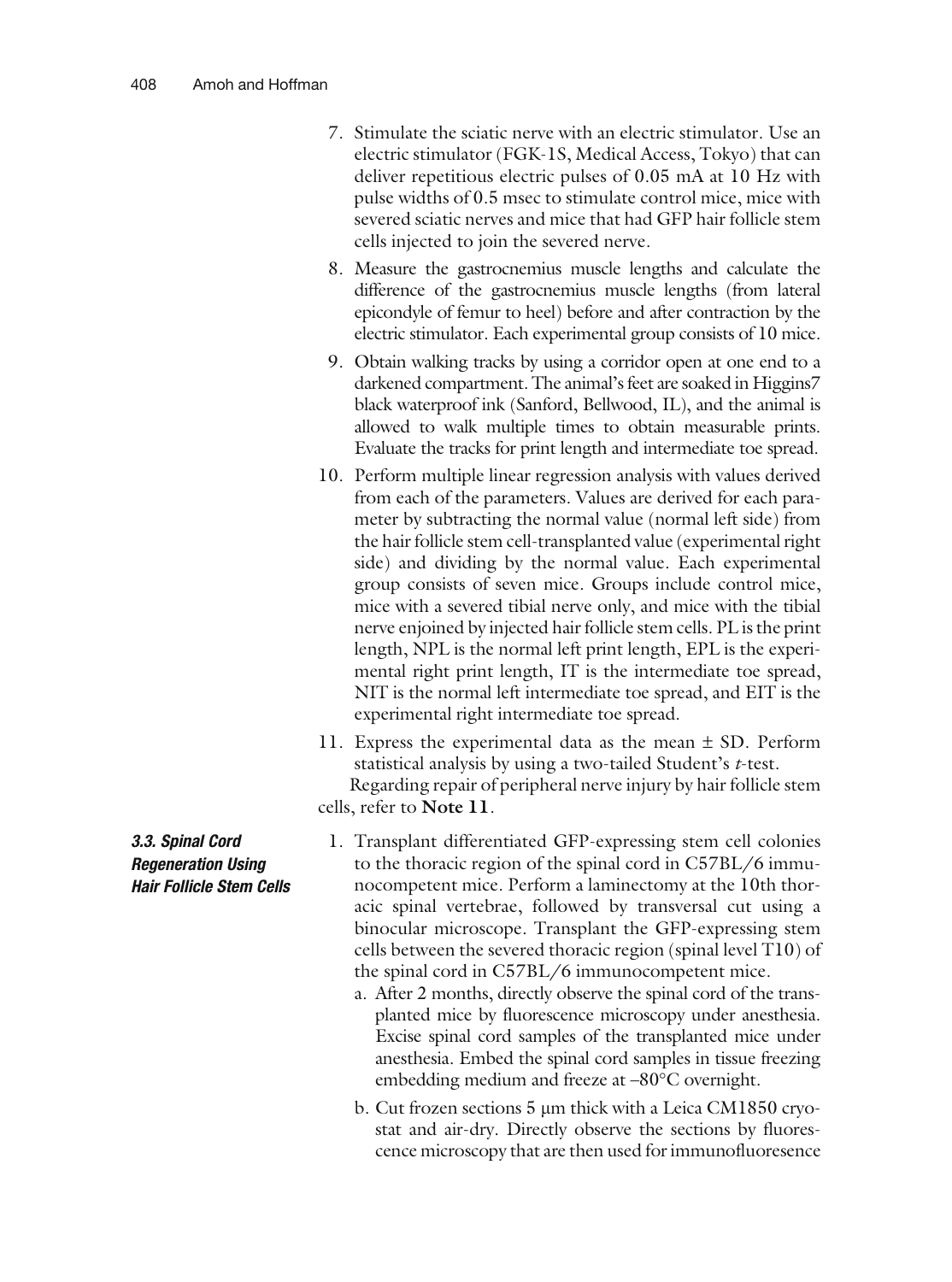stain with bIII-tubulin, GFAP, CNPase, K15, and SMA. Use the following primary antibodies: anti- $\beta$ III-tubulin monoclonal (1:500, Tuj1 clone; Covance Research Products, Inc., Berkeley, CA), anti-glial fibrillary acidic protein (GFAP) monoclonal (1:200; Lab Vision, Fremont, CA), anti-2'-3'-cyclic nucleotide 3'-phosphodiesterase (CNPase) monoclonal (1:50; Lab Vision), anti-K15 monoclonal (1:100; Lab Vision), and anti-smooth muscle actin (SMA) monoclonal (1:200; Lab Vision). Use the following secondary antibodies: Alexa Fluor<sup>®</sup> 568 goat anti-mouse (1:200; Molecular Probes, Eugene, OR) or Alexa Fluor<sup>®</sup> 568-conjugated goat anti-rabbit (1:200; Molecular Probes). For quantification of the percentage of cells producing a given marker protein, photograph at least three fields and determine the number of positive cells relative to the total number of GFP-expressing cells.

- 2. Transplant differentiated GFP-expressing stem cell colonies to the lumbar region of the spinal cord in C57BL/6 immunocompetent mice. Using a binocular microscope, perform a laminectomy at the second lumbar spinal vertebrae, followed by a transversal cut. Transplant the GFP-expressing stem cell colonies between the severed lumbar region (spinal level L2) of the spinal cord in C57BL/6 immunocompetent mice.
- 3. Evaluate the regeneration efficacy of GFP-expressing stem cells transplanted in the severed thoracic and lumbar regions of the spinal cord. Conduct performance analyses for 12 weeks using the Basso–Beattie–Bresnahan (BBB) locomotor rating scale ([11\)](#page-19-0). Each group consists of five to seven mice.
- 4. Observe the spinal cord in the live mouse with transplanted GFP-expressing hair follicle stem cells using an Olympus IMT-2 inverted microscope equipped with a mercury lamp power supply. The microscope has a GFP filter set.
- 5. Express the experimental data as the mean  $\pm$  SD. Perform statistical analysis using the two-tailed Student's  $t$ -test [\(5](#page-19-0)). Regarding repair of spinal cord injury by hair follicle stem cells, refer to Note 12.
- 1. Obtain samples from surgical specimens of normal human scalp skin. To isolate whole hair follicles, cut the scalp skin containing the hair follicle pad and expose its inner surface. Dissect the scalp hair follicles under a binocular microscope and pluck from the pad by pulling them gently by the neck with fine forceps and wash in DMEM-F12 (GIBCO-BRL, Grand Island, NY) containing B-27 (GIBCO-BRL) and 1% penicillin–streptomycin (GIBCO-BRL). Perform all surgical procedures in a sterile environment. Isolate the hair follicle stem cell area from the hair follicles. Immediately locate the

3.4. Isolation of Human Nestin-Expressing Pluripotent Hair Follicle Stem Cells from the Hair Follicle Stem Cell Area

3.4.1. Culture of Whole and Plucked Hair Follicles from Human Scalp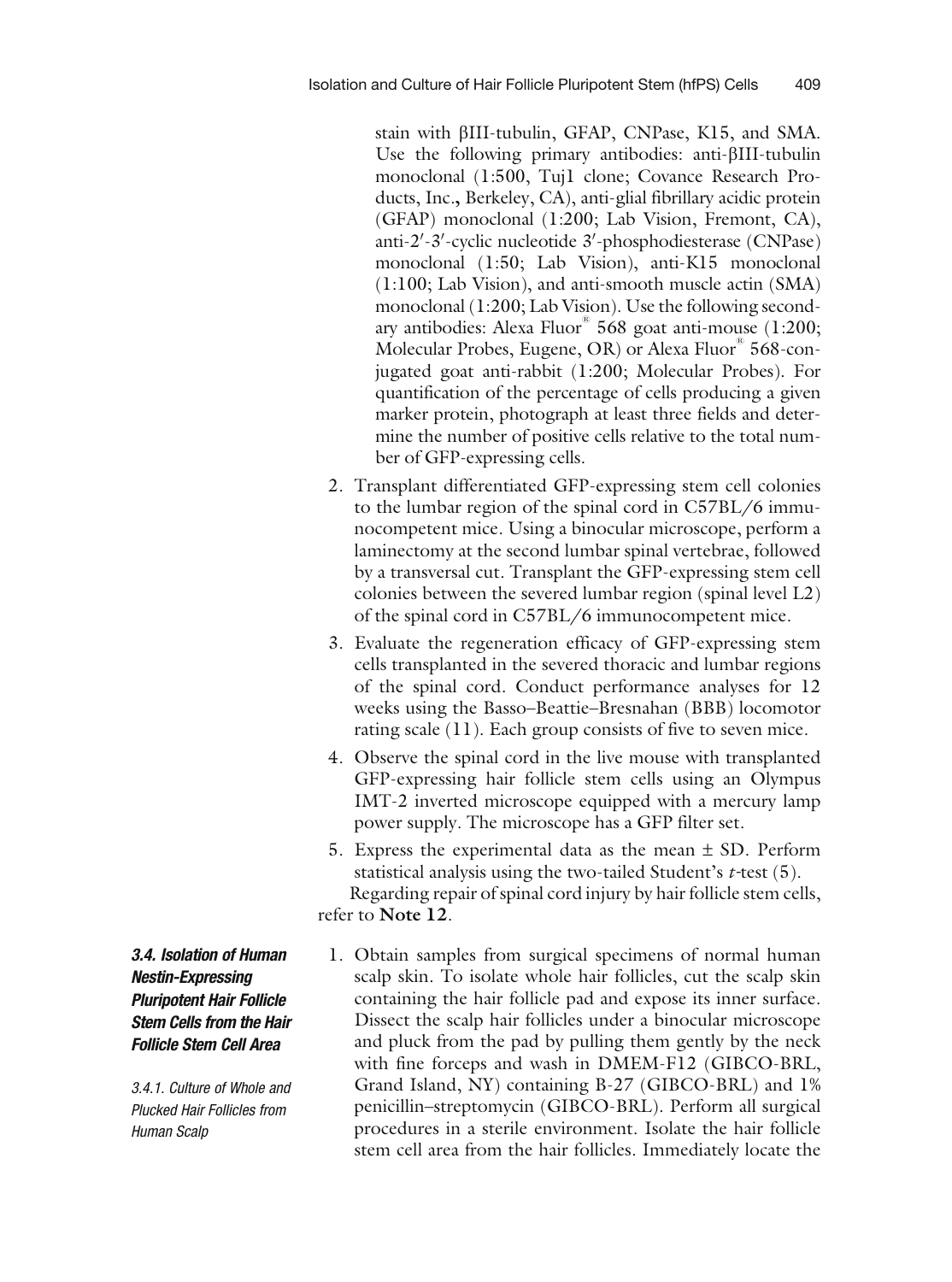hair follicle stem cell area below the sebaceous glands and above the hair follicle bulge area. The hair follicle stem cell area contains nestin-positive and K15-negative cells. Isolate the hair follicle stem cell area under a binocular microscope and suspend in 1 ml DMEM-F12 containing B-27 with 1% methylcellulose (Sigma-Aldrich) and add 20 ng  $ml^{-1}$  basic FGF (bFGF) (Chemicon, Temecula, CA) every 2 days. Culture cells in 24-well tissue-culture dishes (Corning, Aliso Viejo, CA) in a 37°C, 5% CO<sup>2</sup>/95% air tissue-culture incubator. After 4 weeks, the nestin-positive human hair follicle cells should form a colony. For differentiation, centrifuge the hair follicle cells, remove the growth factor-containing supernatant, and resuspend the colony in fresh RPMI 1640 medium (Cellgro, Herndon, VA) containing 10% fetal bovine serum (FBS) in the SonicSeal 4-well chamber slides (Nunc Inc., Rochester, NY).

2. Obtain plucked hair follicles by removing the scalp hairs with a depilation forceps and wash in DMEM-F12 containing B-27 and 1% penicillin–streptomycin. Perform all surgical procedures under a sterile environment. Divide the hair follicle into three parts (upper, middle, and lower parts) and suspend in DMEM-F12 containing B-27 supplemented with 20 ng  $ml^{-1}$  bFGF added every 2 days. Culture cells in 24-well tissue-culture dishes in a  $37\degree$ C,  $5\%$  CO<sup>2</sup>/95% air tissue-culture incubator. After 4 weeks, the middle parts of the hair follicle should form colonies. For differentiation, centrifuge the cell colonies, remove the growth factor-containing supernatant, and resuspend the colonies into fresh RPMI 1640 medium containing 10% FBS in SonicSeal 4 well chamber slides.

3.4.2. Immunofluorescence Staining and Quantification Use immunofluorescence to stain the cells which differentiate in cell colonies formed from the nestin-positive and K15-negative cells in the intact hair follicle. Use the following primary antibodies: anti-bIII-tubulin monoclonal (1:500, Tuj1 clone; Covance Research Products Inc., Berkeley, CA), anti-nestin polyclonal (1:200; Chemicon, Temecula, CA), anti-S100 polyclonal (1:200; Chemicon), anti-glial fibrillary acidic protein (GFAP) monoclonal (1:200; Lab Vision, Fremont, CA), anti-2'-3'-cyclic nucleotide 3'phosphodiesterase (CNPase) monoclonal (1:50; Lab Vision), anti-K15 monoclonal (1:100; Lab Vision), and anti-smooth muscle actin (SMA) monoclonal (1:200; Lab Vision). Secondary antibodies are fluorescein-conjugated sheep anti-mouse IgG (1:10; Chemicon) and tetramethylrhodamine-conjugated swine antirabbit IgG (1:80; Nordic Immunological laboratories, Tilburg, The Netherlands). DAPI (Molecular Probes) is used for nuclear counterstaining.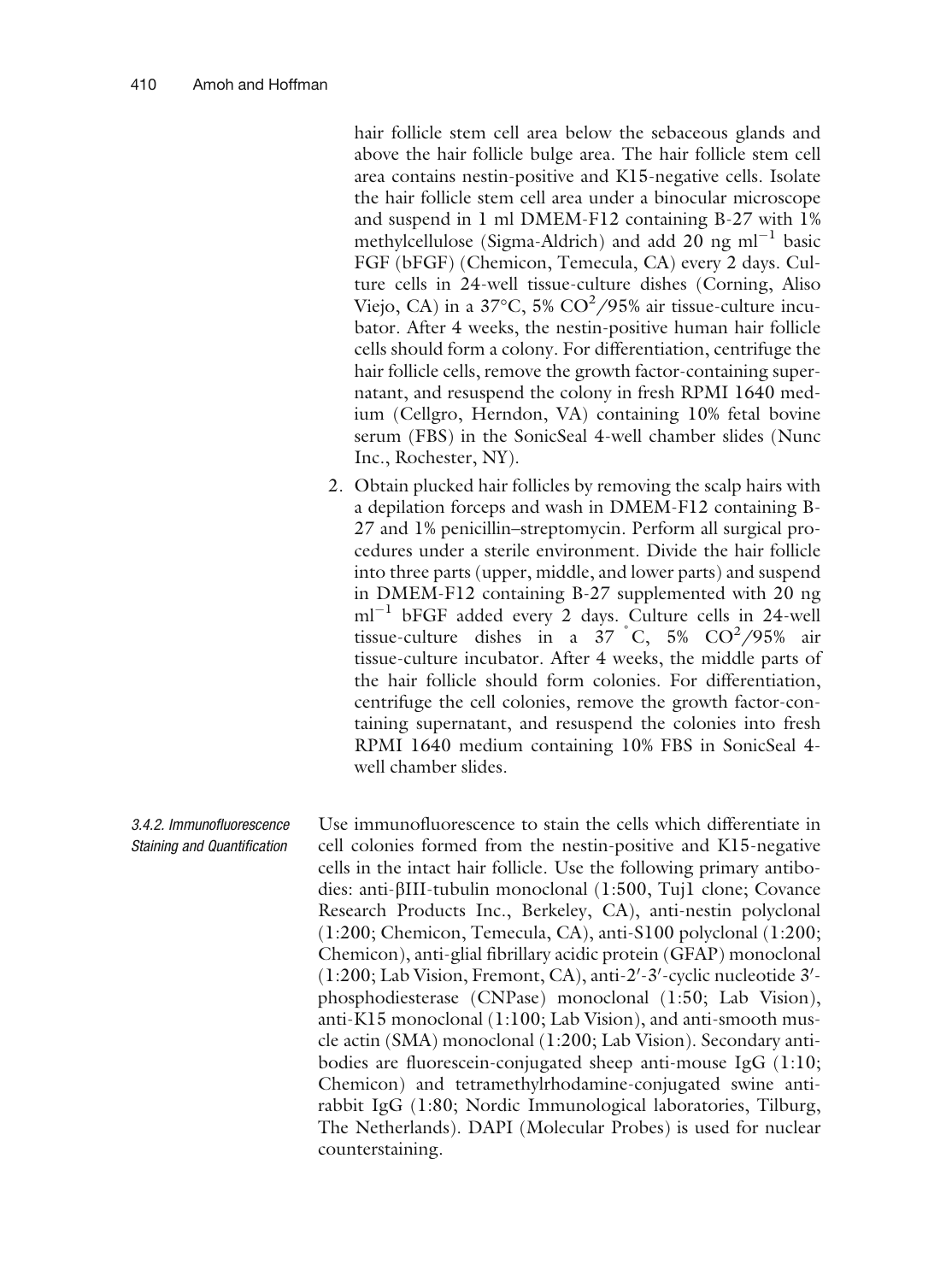- 3.4.3. Nestin RT-PCR Extract total RNA from human endothelium (HMvEC) using ISOGEN or equivalent (Nippon Gene Co., Toyama, Japan) according to the manufacturer's instructions. Reverse transcribe 1 µg of the total RNA into cDNA in a 20 µl reaction mixture containing  $1 \times RT$  buffer (GIBCO-BRL, Rockville, MD, USA), 0.5 mM of dNTPs (Takara Shuzo Co., Otsu, Japan), 0.5 µg of oligo-dT primer, 40 U of RNase inhibitor (Boehringer Mannheim Co., Mannheim, Germany), 200 U M-MLV reverse transcriptase (GIBCO-BRL), and 10 mM DTT (GIBCO-BRL). After incubation at  $43^{\circ}$ C for 1 hour and then at  $95^{\circ}$ C for 3 min, amplify the cDNA using  $1 \mu$  of the cDNA preparation for nestin in a 25  $\mu$ l reaction mixture containing 10 mM of Tris-HCl, pH 9.0, 50 mM KCl, 2.5 mM  $MgCl_2$ , 0.1% (W/V) gelatin, 0.2 mM dNTPs, 25  $pM 5'$  and 3' oligonucleotide primers, and 2.5 U Taq polymerase (Perkin-Elmer, Branchburg, NJ). Pre-incubate the reactions in a DNA thermocycler 480 (Perkin-Elmer Cetus, Norwalk, CT) for 94°C for 2 min and then 35 cycles of denaturation at 94°C for 45 seconds, annealing at 56°C for 45 seconds and extention at 72°C  $\,$ for 1 min), followed by a final 7 min extension at 72°C. Use the following primers for cDNA amplification: nestin  $(5<sup>′</sup>)$ GGCAGCGTTGGAACAGAGGTTGGA 3', 5' CTCTAAACT GGAGTGGTCAGGGCT  $3'$ , 718 bp) ([10\)](#page-19-0), and  $\beta$ -actin (5' primer: GTGGGGCGCCCCAGGCACCA;  $3'$  primer: CTCCTTAATGTCACGCACGATTTC). Electrophoresis the PCR product in 1.5% agarose gel which is visualized by staining with ethidium bromide.
- 3.4.4. In Situ Hybridization of Nestin mRNA Use a human nestin cDNA PCR product containing a 718 bp fragment. Subclone the cDNA using a TA cloning kit. Generate sense and antisense nestin RNA probes using SP6 or T7 RNA polymerases. Label the probes with digoxigenin-11-UTP using in vitro transcription. Digoxigenin-label RNA probes at a concentration of 100 mg per ml. Mount serial cryostat sections of biopsy material on aminopropylsilane-coated slides, followed by fixation in freshly prepared 4% paraformaldehyde. Permeate with  $1 \mu g/ml$ proteinase K for 15 min at 37°C. Acetylate the sections for 10 min with 0.25% acetic anhydride in 0.1 M triethanolamine (pH 8.0), and dehydrate in ethanol. Perform hybridization in a sealed, humid box for 16 hours at 50°C in hybridization solution (Boehringer Mannheim). Wash the slides in 50% formamide/2  $\times$  sodium citrate/ sodium chloride buffer, treated with RNase A  $(20 \mu g$  per ml); further wash in  $2 \times$  sodium citrate/sodium chloride buffer for 20 min at 50°C, two changes of  $0.2 \times$  sodium citrate/sodium chloride buffer for 20 min at  $50^{\circ}$ C, and then block with blocking solution (Boehringer Mannheim) at room temperature for 1 hour. After blocking, wash the sections and incubate with anti-digoxigenin and Fab fragments conjugated to alkaline phosphatase (Boehringer Mannheim.) at room temperature for 30 min. Wash the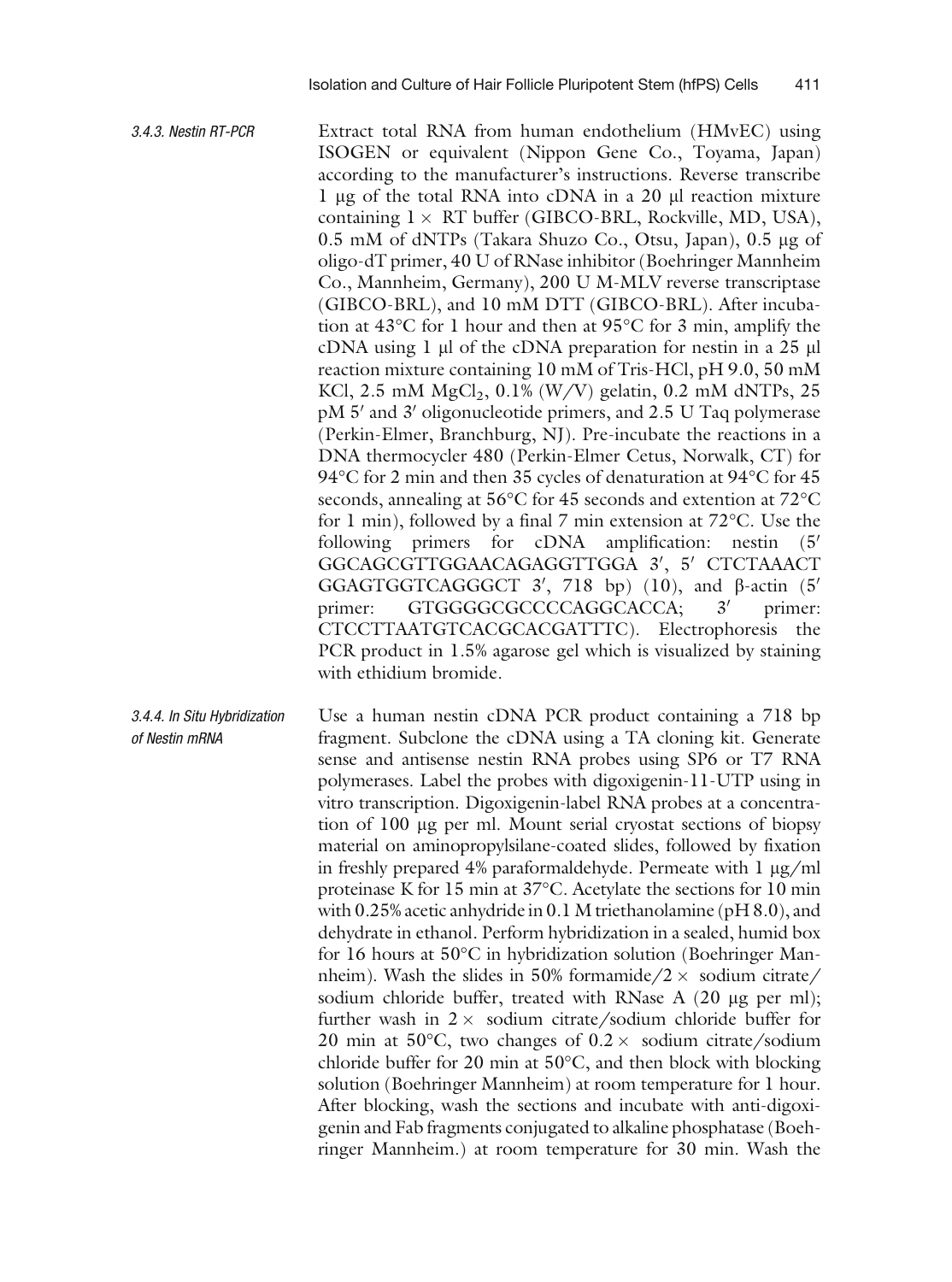sections and then incubate with nitroblue tetrazolium and 5 bromo-4-chloro-3 indolyl phosphate at 37°C for 20 hours. Mount the slides and view by light microscopy.

3.5. Nestin, K15, and CD34 Expression in Plucked and Intact Hair Follicles of Human **Scalp** Stain by immunofluorescence and immunohistochemistry for nestin, K15, and CD34 in plucked and intact human hair follicles. Detect with the secondary fluorescent antibodies described above using an anti-mouse immunoglobulin horseradish peroxidase detection kit (DAKO, Carpinteria, CA) following manufacturer's instructions. Use the following primary antibodies: anti-nestin polyclonal, anti-K15 monoclonal, and anti-CD34 monoclonal (1:10; Nichirei, Tokyo, Japan) [\(6](#page-19-0)).

### 4. Notes

- 1. Autofluorescence: It is important to minimize autofluorescence of the tissue and body fluids by using proper filters. Excitation filters should have a narrow band as close to 490 nm as possible to specifically excite GFP whose peak is distinct from that of the skin, tissues, and fluid of the animal. In addition, proper band-pass emission filters should be used with a cutoff of approximately 515 nm.
- 2. Bleeding : Bleeding should be avoided at the surgical site as hemoglobin will absorb the incident excitation light.
- 3. Dehydration : During biopsy procedures, it is essential to hydrate the animal by spraying normal saline on the open tissue.
- 4. Infection : When doing open biopsies or other invasive procedures, it is crucial to maintain a proper sterile operation field.
- 5. The procedures in these protocols describe the isolation and differentiation of hair follicle stem cells that can be used for the regeneration of injured peripheral nerves and the spinal cord. Moreover, we can locate the nestin-positive and K15 negative stem cells in mouse and human hair follicles.
- 6. Figure [28.1](#page-12-0) demonstrates that ND-GFP is highly expressed in the hair follicle stem cell area and newly formed outer-root sheath cells of the mouse ([1\)](#page-19-0).
- 7. Figure [28.2](#page-13-0) demonstrates that ND-GFP-expressing cells in the hair follicle stem cell area are CD34-positive and K15 negative. ND-GFP-expressing cells (keratinocyte progenitor cells) in the bulge area are K15-positive and CD34 negative [\(1](#page-19-0)).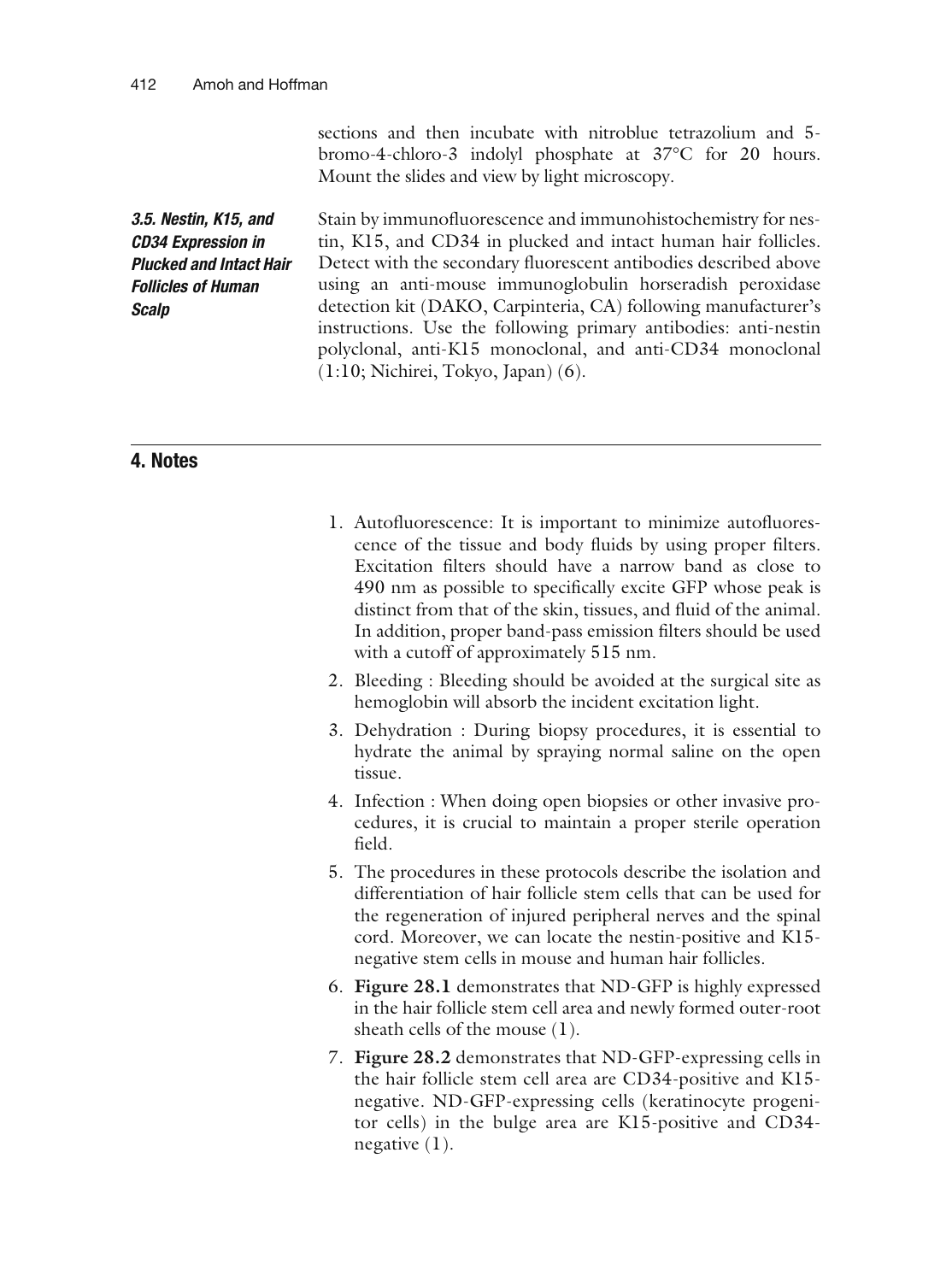<span id="page-12-0"></span>

Fig. 28.1. Hair follicle stem cells in the hair growth cycle. (a, b) ND-GFP-expressing hair follicle stem cells (red arrows) located in the hair follicular stem cell area (the permanent upper hair follicle immediately below the sebaceous glands in the hair follicular stem cell area surrounding the bulge) in telogen phase.  $(c, d)$  Days 2  $(c)$  and 4  $(d)$  after anagen induction by depilation. Note the new hair follicle outer-root sheath cells (white arrow) formed directly from the nestin-GFPexpressing hair follicle stem cells. (e, f) Day 6 (e) and day 8 (f) after anagen induction by depilation. Note the nestin-GFPexpressing outer-root sheath cells (white arrows) in the upper two-thirds of the hair follicle.  $(g-i)$  Day 16  $(g)$ , day 20 (h), and day 22 (i) after depilation. Note in  $(q, h,$  and i) that the hair follicles are in the catagen phase and are undergoing regression and degeneration, including the ND-expressing cells in the outer-root sheath. The hair follicular stem cell area ND-GFP-expressing stem cells remain.

- 8. Figure [28.3](#page-14-0) demonstrates that ND-GFP-expressing cells in the hair follicle stem cell area are CD34-positive and K15 negative. ND-GFP-expressing cells in the hair follicle bulge area are K15-positive and CD34-negative [\(1\)](#page-19-0).
- 9. Figure [28.4](#page-15-0) demonstrates that hair follicle cells labeled with ND-GFP behave as stem cells, differentiating to form much of the hair follicle in each hair growth cycle. Nestin also occurs in new perifollicular blood vessels, which are formed in response to follicular angiogenic signals during the anagen growth phase. This is seen most clearly by transplanting ND-GFP-labeled vibrissa (whisker) hair follicles to unlabeled nude mice. New ND-GFP-expressing vessels grow from the transplanted follicle, and these vessels increase when the local recipient skin is wounded ([3\)](#page-19-0).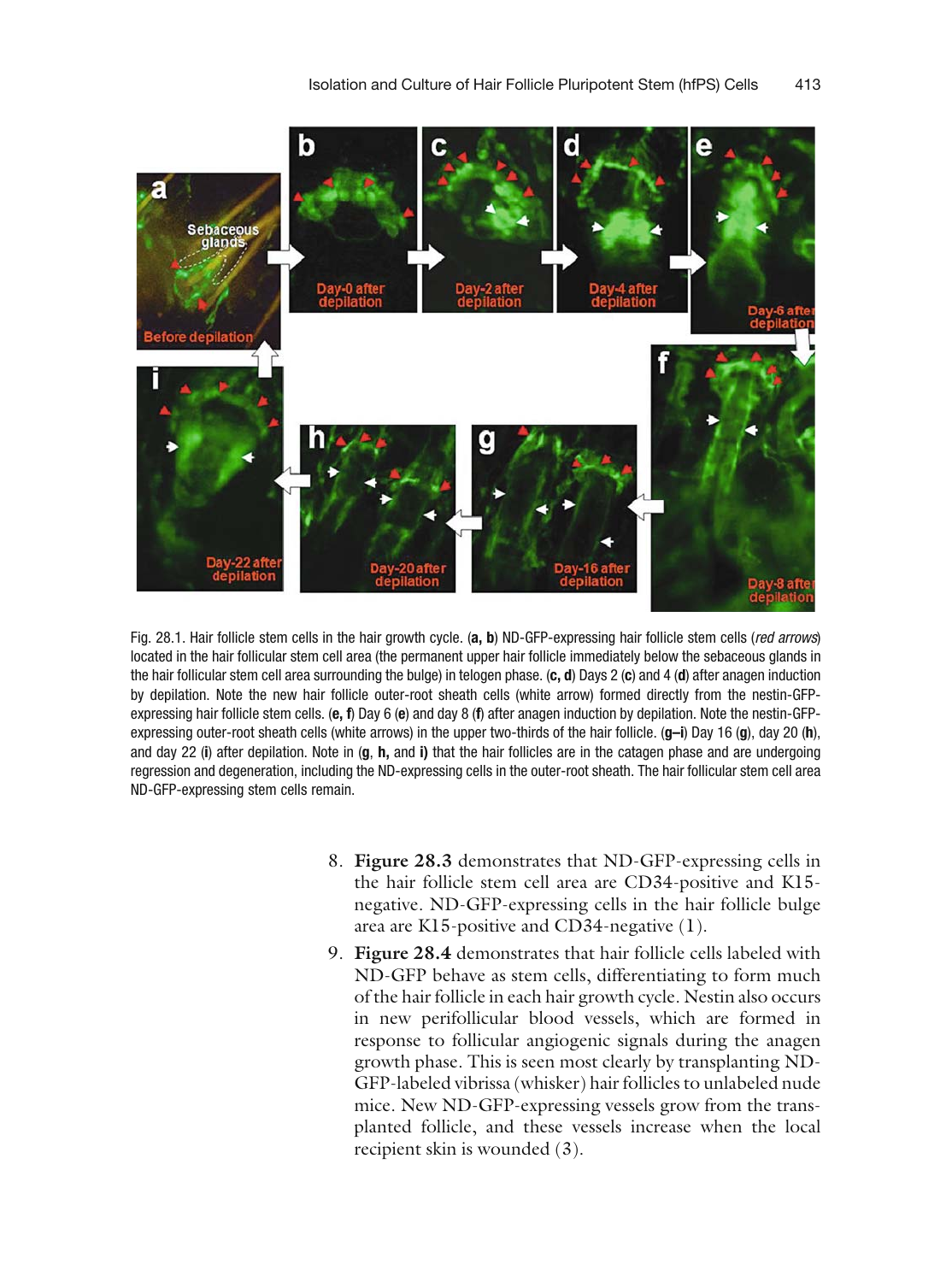<span id="page-13-0"></span>

Fig. 28.2. ND-GFP-expressing, K15-negative, and CD34-positive cells locate not only in the hair follicular stem cell area but also outside of the middle and lower outer-root sheath. (a1) In frozen section of vibrissa follicle of ND-GFP transgenic mice, ND-GFP-expressing cells locate in hair follicular stem cell area (red arrowheads, white dashed areas), outside of the middle and lower outer-root sheath (blue arrowheads, white dashed areas), and outer-root sheath (white arrowheads). (a2, a3) Immunofluoresence staining of K15 showed that ND-GFP-expressing cells in hair follicular stem cell area (red arrowheads, white dashed areas) and ND-GFP-expressing cells around the middle and lower outer-root sheath (blue arrowheads, white dashed areas) were K15-negative. ND-GFP-expressing outer-root sheath cells in the bulge area were K15-positive and CD34-negative. ND-GFP-expressing cells in the outer-root sheath were K15-positive, (white arrowheads). (b) Schematic of vibrissa follicle of ND-GFP transgenic mice showing the position of ND-GFP-expressing cells in the section. ND-GFP-expressing cells in hair follicle stem cell area were CD34-positive and K15-negative (red arrows). ND-GFP-expressing outer-root sheath cells were K15-positive and CD34-negative (black arrows). ND-GFP-expressing cells outside of the outer-root sheath (blue arrows) were CD34-positive and K15-negative. ND-GFP-expressing, CD34positive, K15-negative hair follicle stem cells in the growing outer-root sheath are directly derived from the follicle stem cell area (black arrows).

10. Figure [28.5](#page-16-0) demonstrates the isolation of multipotent nestin-positive, keratin-negative hair follicle stem cells. Hair follicle stem cells are isolated using the ND-GFP marker. These ND-GFP-expressing stem cells are primitive, because they express the stem cell marker CD34 but do not express the keratinocyte marker K15. The ND-GFP-expressing hair follicle stem cells in ND-GFP transgenic mice are isolated and suspended in DMEM-F12 containing B-27 supplemented with basic FGF every 2 days. After 4 weeks, ND-GFP-expressing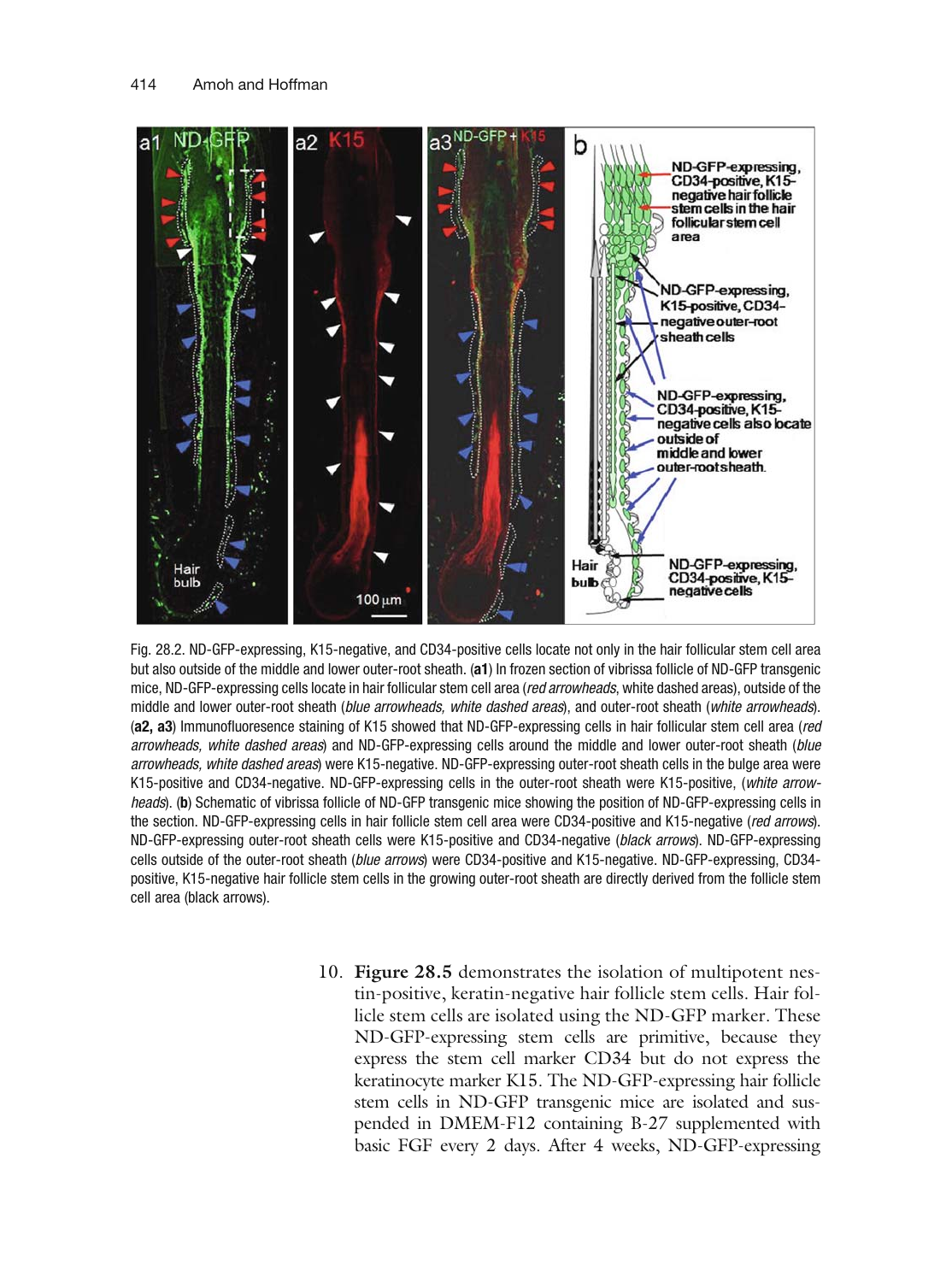<span id="page-14-0"></span>

Fig. 28.3. (a) Higher magnification of white dashed box in Fig. [28.2a](#page-13-0). ND-GFP-expressing cells in hair follicle stem cell area (white dashed area, red arrowheads) are CD34-positive and K15-negative. ND-GFP-expressing outer-root sheath cells in outer layer of the outer-root sheath (*white arrowheads*) are K15-positive and CD34-negative. (b) Schematic of hair follicular stem cell area and bulge area of ND-GFP transgenic mice. ND-GFP-expressing cells in hair follicle stem cell area (red dashed area, red arrows) are CD34-positive and K15-negative. ND-GFP-expressing outer-root sheath cells (keratinocyte progenitor cells) in outer layer of the outer-root sheath (hair follicle bulge area) (black dashed area, white arrows) are K15-positive and CD34-negative.

hair follicle stem cells formed the ND-GFP-expressing, CD34 positive, and K15-negative cell colonies. Upon transfer to RPMI-1640 medium containing 10% fetal bovine serum (FBS), the ND-GFP-expressing cells differentiated to neurons, glia, keratinocytes, smooth muscle cells, and melanocytes in vitro  $(2)$ .

11. Figure [28.6](#page-17-0) demonstrates that hair follicle stem cells promote the recovery of peripheral nerve injury. We isolated the nestin- and CD34-positive and K15-negative stem cells from the hair follicle stem cell area in GFP transgenic mice (GFP mice). The nestin-expressing hair follicle stem cell area contains multipotent stem cells, which can differentiate into neurons, glial cells, keratinocytes, smooth muscle cells, and melanocytes. The isolated immature multipotent hair follicle stem cells differentiated to GFAP-positive glial cells and bIIItubulin-positive neurons and could join the severed sciatic nerve. Most of the GFP-expressing hair follicle stem cells differentiated into GFAP-positive Schwann cells in the sciatic nerve of C57BL/6 immunocompetent mice. The regenerated sciatic nerve contracted the gastrocnemius muscle by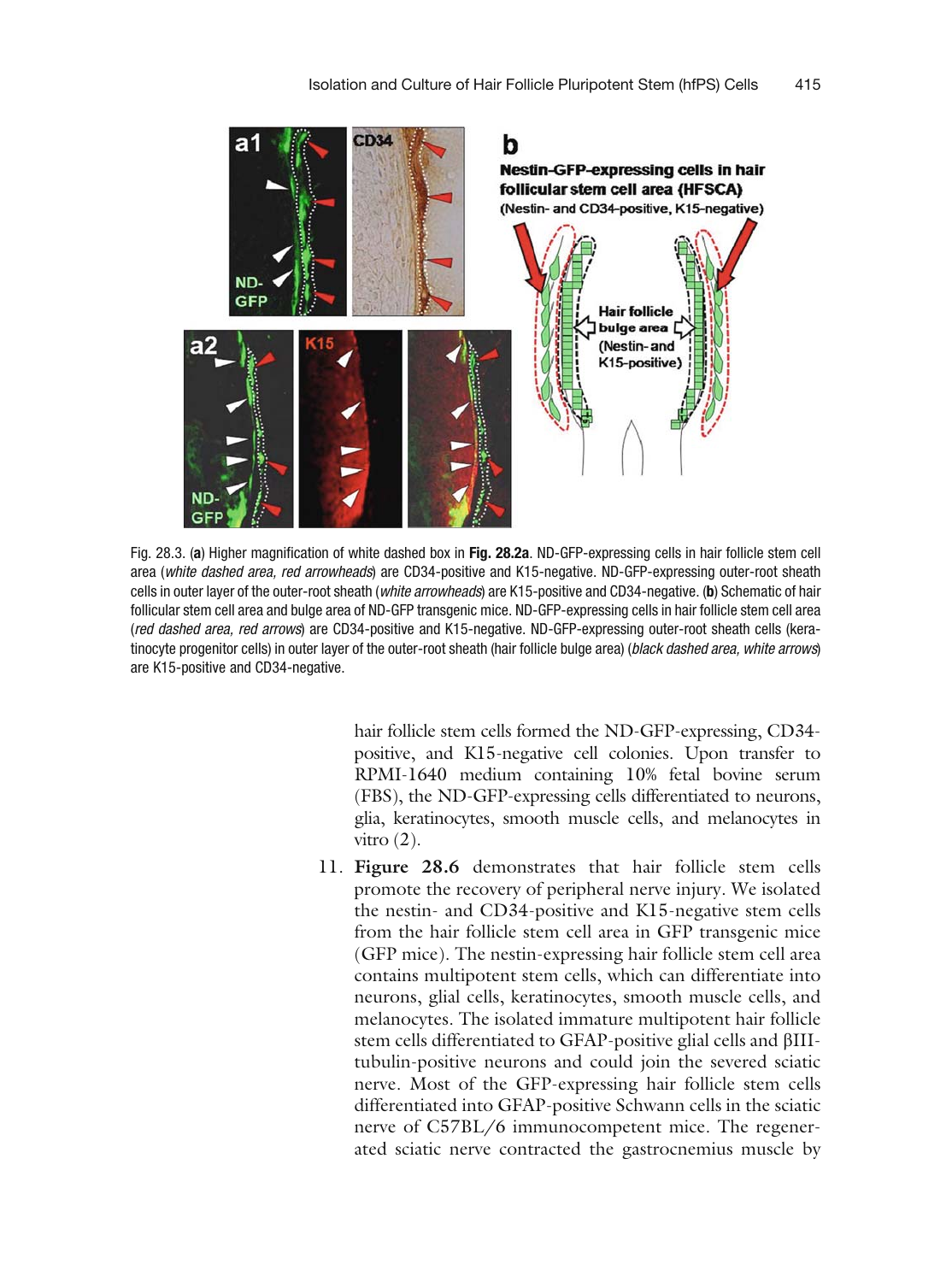<span id="page-15-0"></span>

Fig. 28.4. Transplantation of an ND-GFP vibrissa follicle into the subcutis of a nude mouse. (a) Phase-contrast micrograph of follicle 28 days after transplantation. (b) Phase-contrast micrograph plus GFP fluorescence. (c) GFP fluorescence. In (b and c), ND-GFP blood vessels (arrows) are seen growing from the transplanted ND-GFP hair follicle and associating with pre-existing blood vessels in the nude mouse skin. (d and e) Higher magnification of the ND-GFP vessels of (b) and (c), respectively. (f and g) Colocalization of GFP and the endothelial cell marker CD31 (arrows). (f)is a fluorescent image, and (g) shows the same field air-dried and immunohistochemically stained with CD31. Scale bars, 100  $\mu$ m [\(3\)](#page-19-0).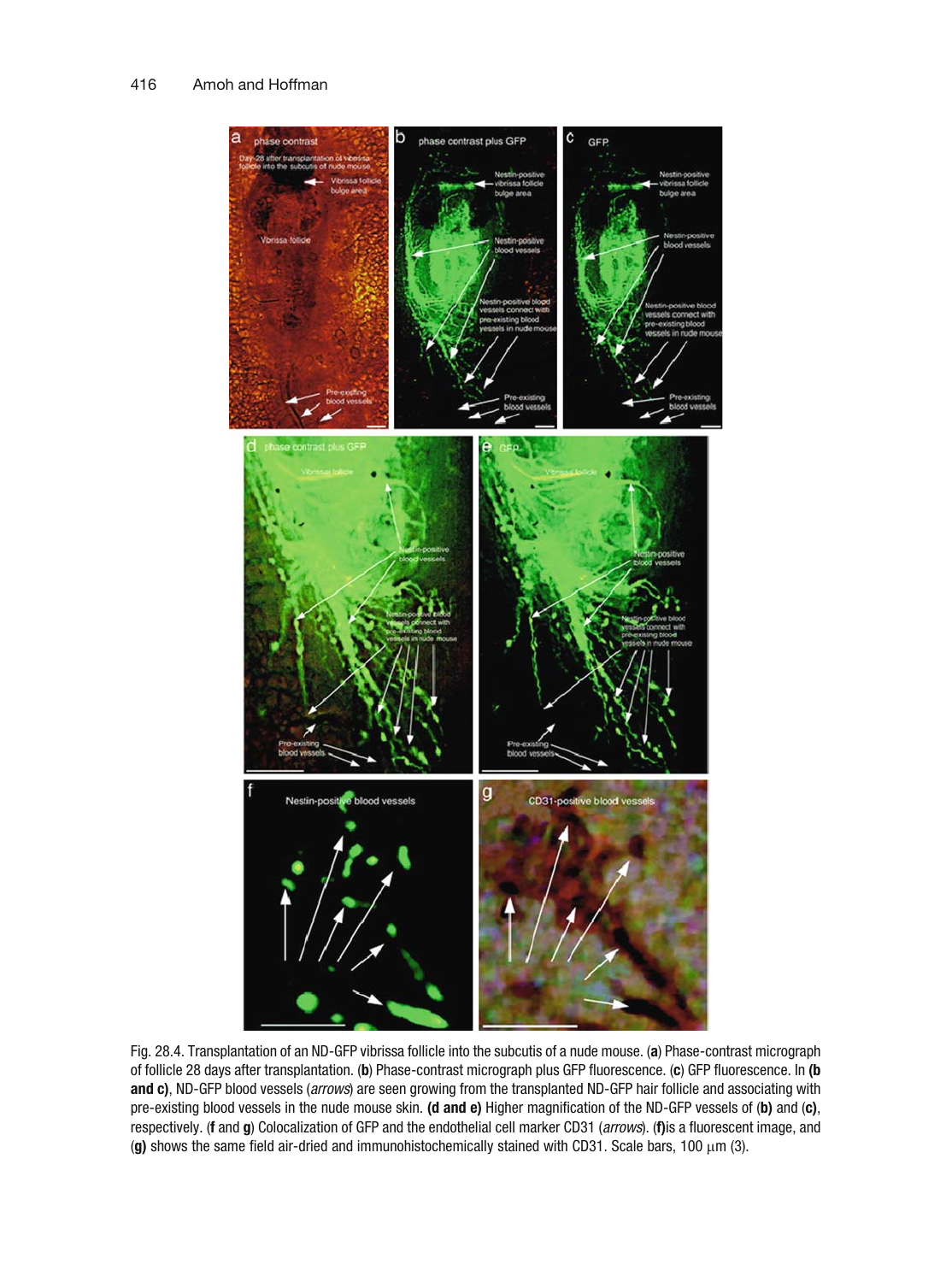<span id="page-16-0"></span>

Fig. 28.5. Differentiation of ND-GFP hair follicle stem cells in vitro. (a) The ND-GFP-expressing cell culture was switched to RPMI-1640 medium containing 10% FBS from DMEM-F12 containing B-27 and 1% methylcellulose supplemented with bFGF added every 2 days. (b1 and b2) Two days after switching into RPMI-1640 medium containing 10% FBS, differentiating cells migrated out of the ND-GFP-expressing cell colony. (c) Seven days after switching to RPMI-1640 medium, many differentiating cells migrated out of the ND-GFP-expressing cell colony. (d1 and d2) ND-GFP-expressing cells differentiated to  $\beta$ III -tubulin-positive neurons which maintain ND-GFP expression. (e1–e3) Five days after switching to RPMI-1640 medium, ND-GFP-expressing cells differentiated to K15-positive cells (red fluorescence, arrows) (e2). The K15-positive cells still expressed ND-GFP. (f) ND-GFP-expressing cells differentiated to K5/8-positive cells 2 weeks after switching to RPMI-1640 medium. (g) Seven days after switching to RPMI-1640 medium, ND-GFP-expressing cells differentiated to GFAP-positive astrocytes. (h) Seven days after switching to RPMI-1640 medium, ND-GFP-expressing cells differentiated to 2',3'-cyclic nucleotide 3'-phosphodiesterase (CNPase)-positive oligodendrocytes. (i) At 1 month after culture in RPMI-1640 medium containing 10% FBS, ND-GFP-expressing cells differentiated to SMA-positive smooth muscle cells. (j) Two months after culture in DMEM-F12 containing B-27 and 1% methylcellulose supplemented with bFGF added every 2 days, ND-GFP-expressing cells differentiated to melanocytes containing melanin. Some melanocytes still expressed ND-GFP ([2](#page-19-0)).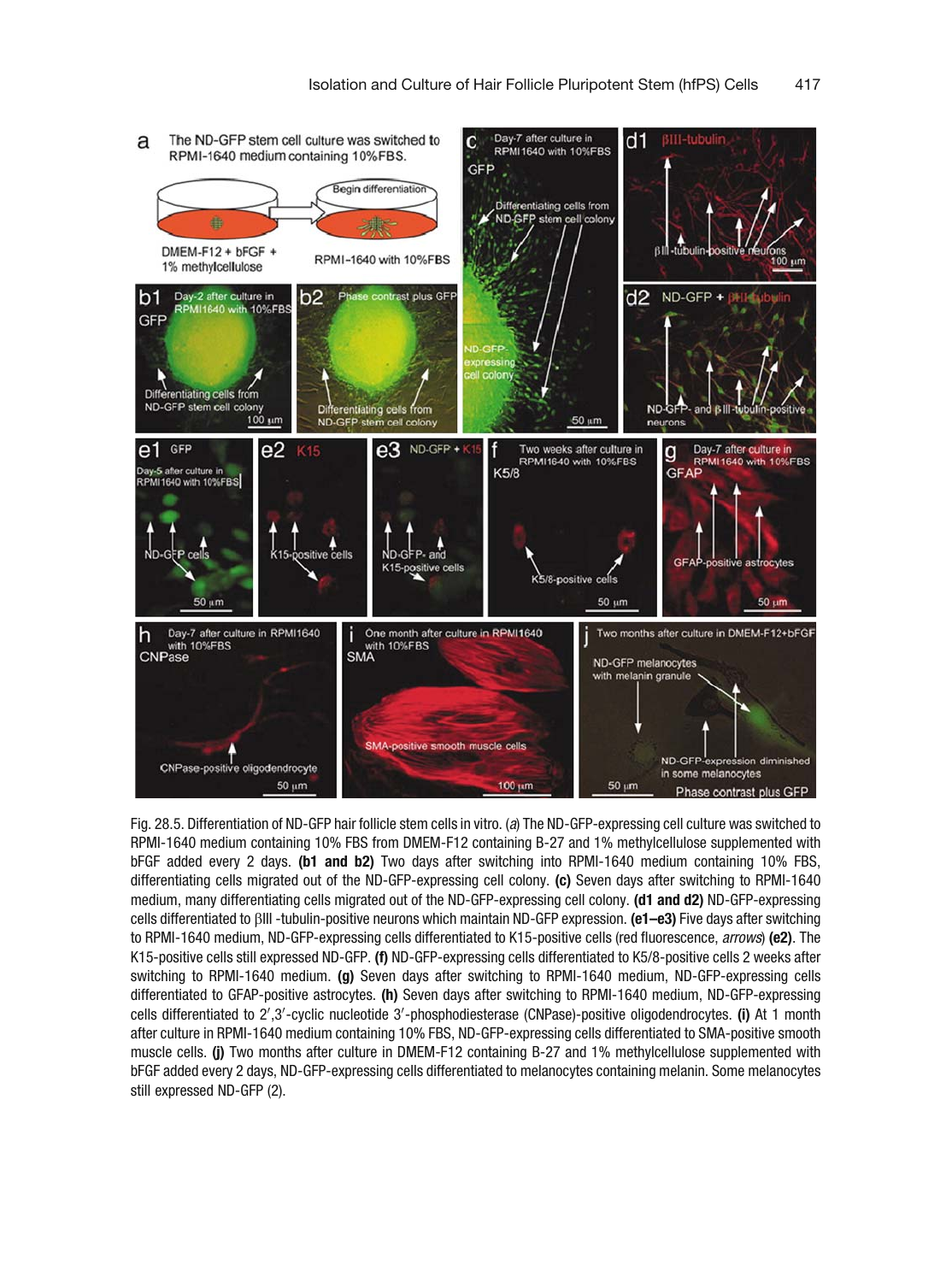<span id="page-17-0"></span>

Fig. 28.6. Rejoining severed sciatic nerves with hair follicle stem cells. (a1) Schematic of vibrissa follicle of GFP transgenic mice showing the position of GFP- and nestin-expressing hair follicular stem cell area (red arrowheads). (a2) Colony formed from GFP-expressing hair follicle stem cells after 2 months in culture. (a3) GFP-expressing cells within the colony were nestin-positive. (b) GFP-expressing hair follicle stem cells grown for 2 months in DMEM-F12 medium containing B-27, 1% methylcellulose, and basic FGF were transplanted between the severed sciatic nerve fragments in C57BL/6 immunocompetent mice (white arrowheads). (c1 and c2) Fluorescence images from a live mouse. Two months after transplantation between the severed sciatic nerve, the GFP-expressing cells were visualized in the joined region of the severed sciatic nerve.  $c2$  shows higher magnification of  $c1$ . (d1 and d2) Brightfield (d1) and fluorescence (d2) images of an excised sciatic nerve. The pre-existing sciatic nerve is denoted by white arrowheads [\(4](#page-19-0)).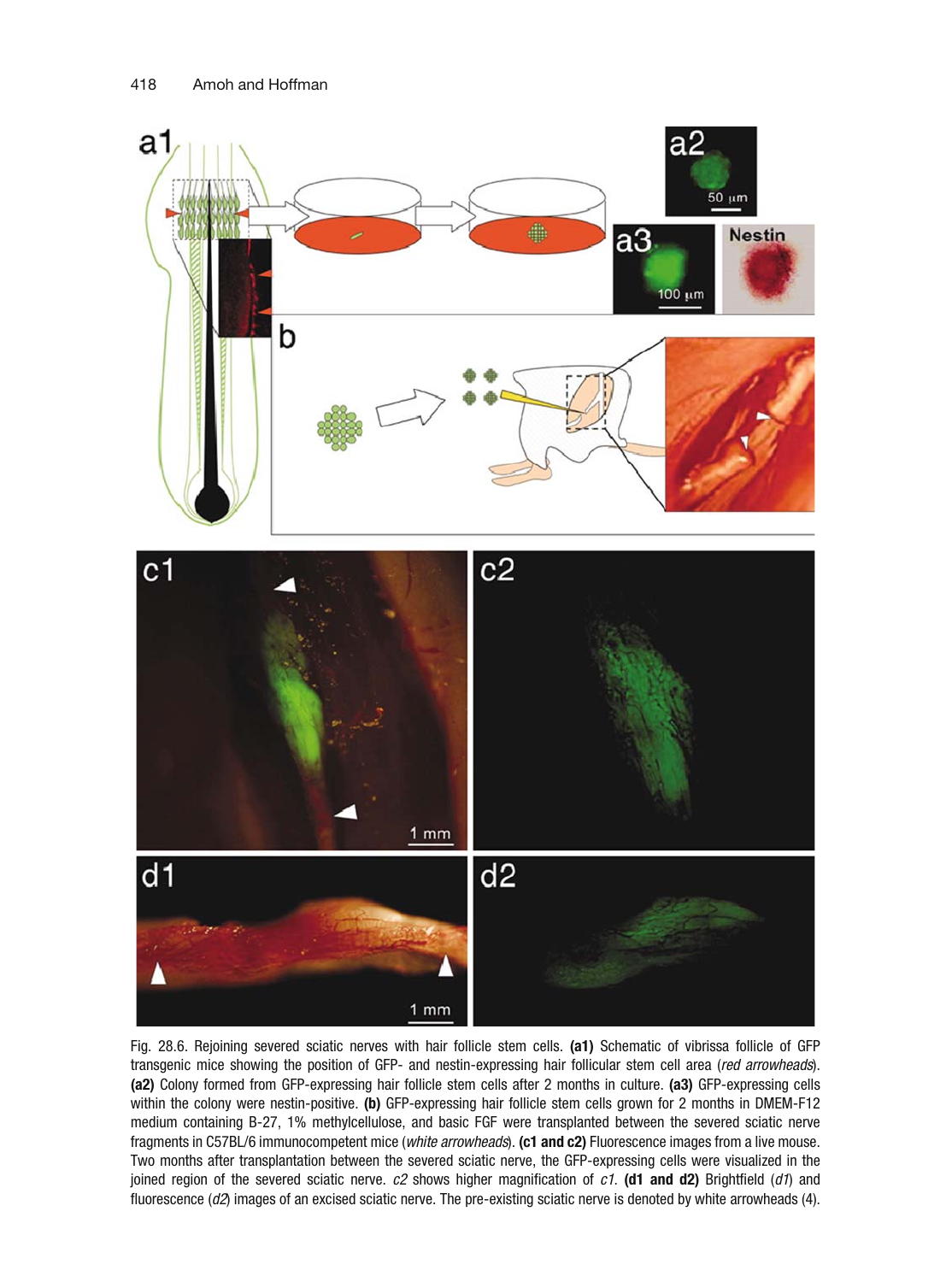<span id="page-18-0"></span>



Fig. 28.7. Severed thoracic region of spinal cord joined by transplantation of hair follicle stem cells. (a) Schematic of vibrissa follicle of GFP transgenic mice shows the position of the GFP-expressing hair follicular stem cell area (red arrowheads). The GFP-expressing stem cells from hair follicular stem cell area were cultured for two months in DMEM-F12 medium containing B-27 supplemented with bFGF added every 2 days. After 2 months, GFP-expressing hair follicle stem cells from the hair follicle stem cell area formed the GFP-expressing hair follicle stem cell colonies. (b, b1) denotes a GFP-expressing hair follicle stem cell colony from the GFP-expressing hair follicular stem cell area. (b2, b3) The GFPexpressing stem cells were transplanted to the severed thoracic region of the spinal cord in C57BL/6 immunocompetent mice (blue arrowheads). (c) Two months after transplantation of GFP-expressing hair follicle stem cells between the severed thoracic region of the spinal cord, the GFP-expressing cells effected joining the severed thoracic region of the spinal cord in C57BL/6 immunocompetent mice (white arrowheads) ([5\)](#page-19-0).